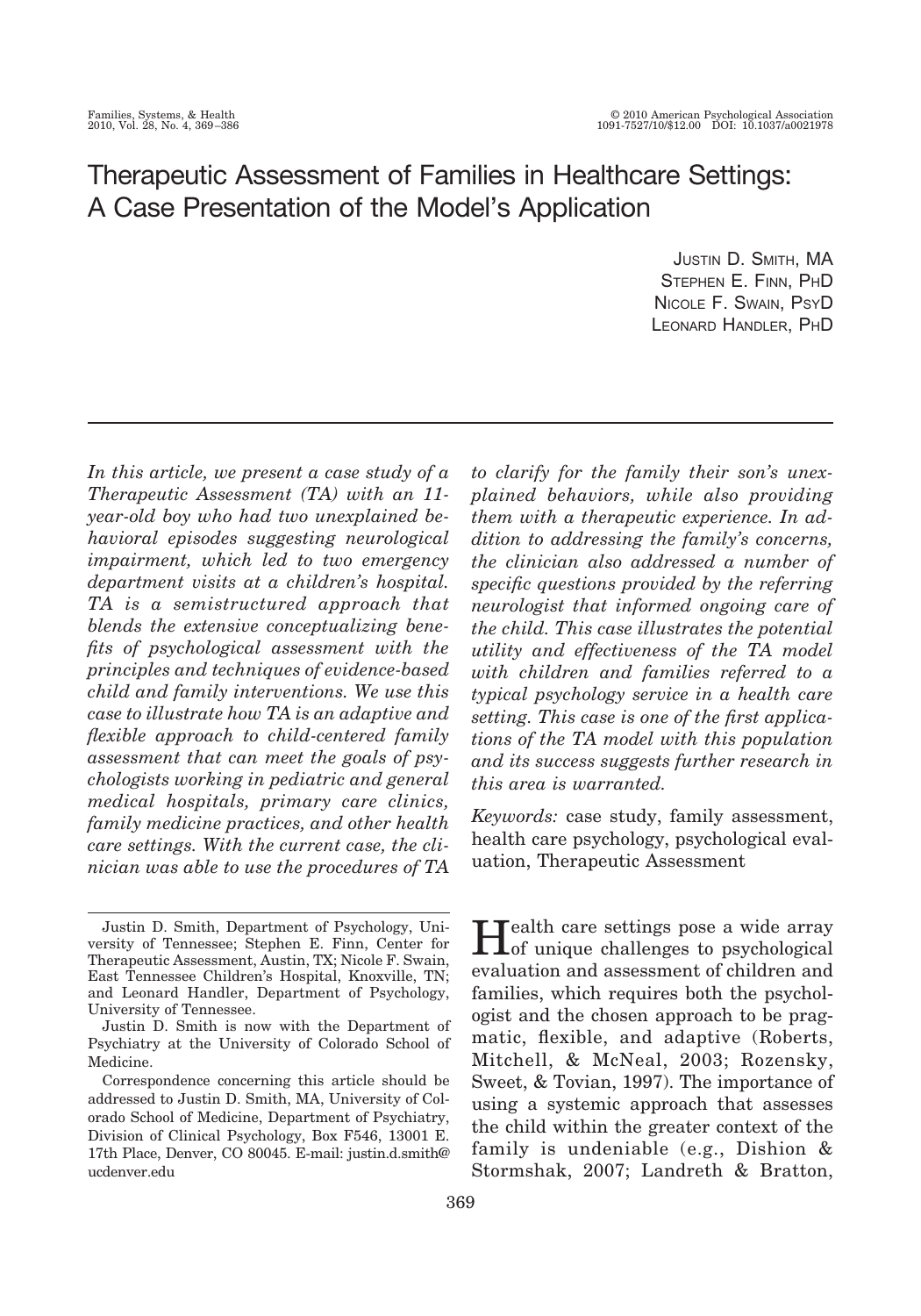2006). Recently, some experts in assessment psychology have embraced a systemic emphasis, which has resulted in a paradigm shift in the way child assessments are conducted (Finn, 2007; Handler, 2006; Tharinger, Finn, Austin, et al., 2008). The shift in assessment psychology has coincided with the growing prominence of collaborative care between members of the health care team and mental health professionals (e.g., Connor et al., 2006; McDaniel, 1995; McDaniel & Campbell, 1996; Rozensky et al., 1997; Sweet, Tovian, & Suchy, 2003) and a growing recognition of familial factors in children's medical issues (e.g., Alderfer & Kazak, 2006; Drotar, 2005; McDaniel, 2005; Rozensky et al., 1997). The role of the family encompasses both familial influences on children (e.g., Fiese, 2005) and the effect of the child's medical condition on the family (e.g., Alderfer et al., 2008).

In this article, we present a case study using an innovative, flexible approach to child-centered family assessment: the Therapeutic Assessment (TA) model (e.g., Finn, 2007; Hamilton et al., 2009; Smith & Handler, 2009; Smith, Wolf, Handler, & Nash, 2009; Tharinger, Finn, Wilkinson, & Schaber, 2007). We believe the TA model provides pediatric, health, and primary care psychologists with a flexible approach for addressing commonly encountered referral issues, collaborating with medical professionals, and facilitating familial changes by empowering family members to take active steps in addressing the problem alongside the health care team.

## **THE FUNCTION OF PSYCHOLOGICAL ASSESSMENT IN HEALTH CARE SETTINGS**

Psychological assessments in health care settings often stem from a referral for consultation by the health care team that wishes to better understand the role of psychological factors related to medical concerns, such as disease management and compliance with a prescribed course of treatment. At other times physicians may be unable to identify a medical cause or explanation for a child's symptoms, which may lead the physician to suspect an etiological role for psychological factors. Psychologists are sometimes asked to assess the family's role in the identified patient's presenting medical or psychological issue. Assessments can also provide an opportunity to identify long-term psychological and interpersonal problems that first appear in medical units independent of a medical condition (e.g., McDaniel & LeRoux, 2007; Rozensky et al., 1997), or are presented as secondary to, or concomitant with, a medical complaint (e.g., Roberts et al., 2003; Sweet et al., 2003). Regardless of the way in which patients reach psychologists for assessment, it seems clear that the complex diagnostic and etiologic presentation of psychological and medical conditions depicted within the biopsychosocial model (Engel, 1977) necessitates an effective multidisciplinary approach (e.g., Bradfield, 2006; Porcelli & McGrath, 2007; Rozensky et al., 1997; Sweet et al., 2003). We believe the core values, structure, and techniques of the TA model can meet psychologists' assessment needs in health care settings, while also addressing systemic aspects of a child's medical difficulties.

## **THE TA MODEL WITH CHILDREN AND FAMILIES: CORE VALUES, GOALS, AND DEFINING CHARACTERISTICS**

Therapeutic Assessment (TA) is a semistructured form of collaborative psychological assessment, developed by Stephen Finn and his colleagues at the Center for Therapeutic Assessment in Austin, TX (Finn, 2007; Finn & Tonsager, 1997). In traditional psychological assessment, psychological testing is primarily used to aid in diagnosis, case conceptualization, and treatment planning. In TA, psychological testing serves these same traditional purposes, while at the same time forming the centerpiece of a brief psychological inter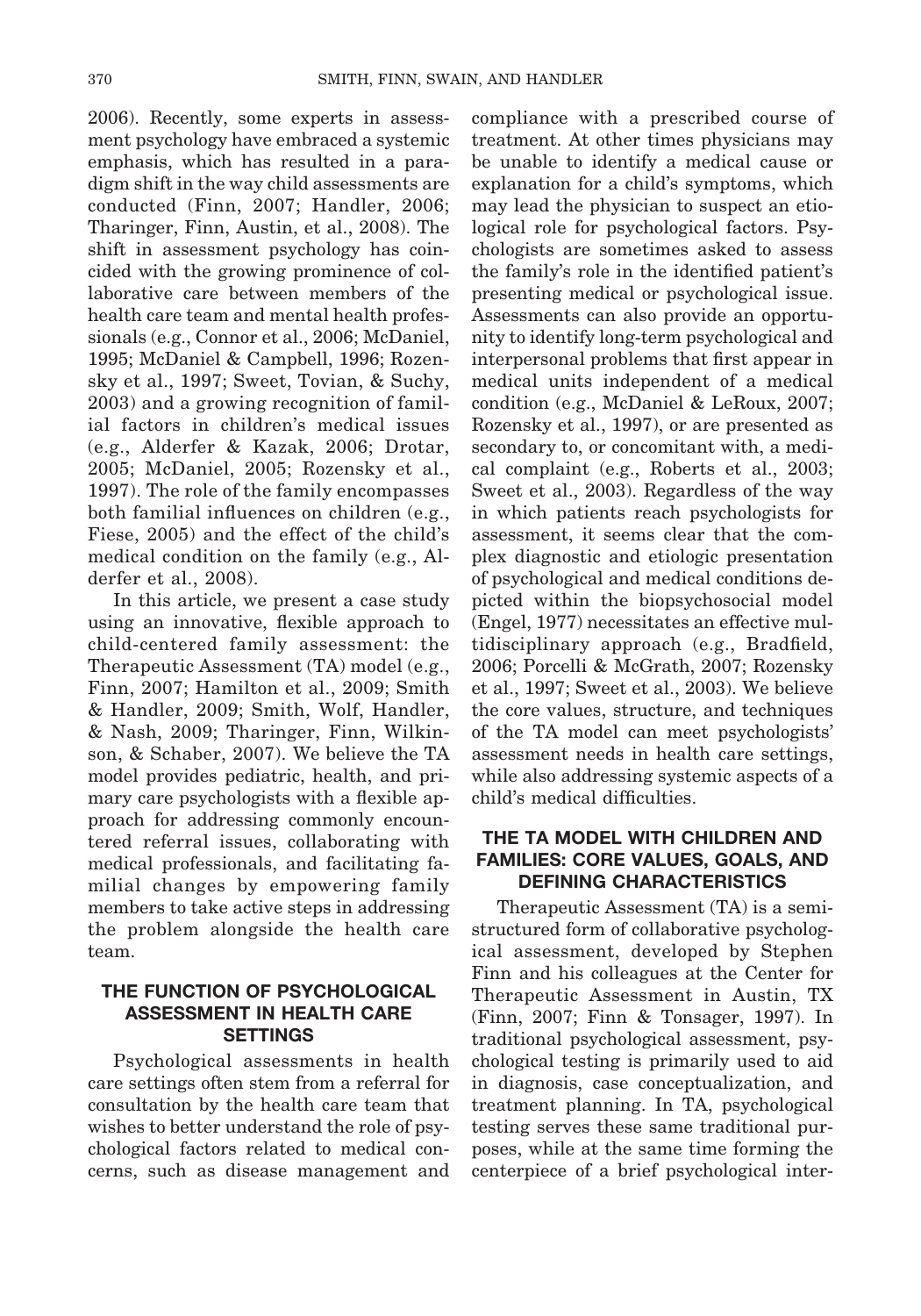vention. As they undergo a TA, patients are enlisted as collaborators in all aspects of the assessment: setting goals, gathering background information, interpreting their own test performance, discussing scores and hypotheses derived from the testing, and reviewing written reports at the end of the assessment (Finn, 2007). This is in contrast to traditional psychological assessment, where patients are viewed more as passive objects of study (Finn & Tonsager, 1997).

Not only are the techniques, procedures, and goals of TA compatible with pediatric and primary care psychology, but the core values of TA are highly compatible with the collaborative care model (CCM; e.g., McDaniel, 1995; McDaniel & Campbell, 1996) being currently adopted by many psychologists in medical settings. According to Finn (2009) the underlying values of TA, which inform all its procedures, are collaboration, respect, humility, compassion, openness, and curiosity. It is believed that clinicians manifesting these values in interactions with patients create an environment in which healing and growth is greatly facilitated. With children and adolescents, another major therapeutic element of TA is believed to be its ability to help families develop a more coherent, accurate, compassionate, and useful understanding of the nature of a child's difficulties (Finn, 2007). This is accomplished by involving the parents in their child's assessment in several major ways. In health care situations, TA can assist families in understanding the way in which psychological factors are related to the symptom presentation and the ongoing medical care of the child. In contrast to the traditional assessment paradigm, TA is intended to result in therapeutic changes in the family system, beyond simply gaining a comprehensive understanding of the child (Tharinger et al., 2007).

With children and adolescents, TA is best thought of as a family systems intervention that addresses child problems and

family concerns, and attempts to change parents' understanding of and responses to their children's behavioral and emotional problems (e.g., Smith, 2010; Smith, Handler, & Nash, 2010; Tharinger et al., 2009). Finn and his colleagues describe the principles, specific techniques, and procedures that define the TA model and differentiate it from the traditional assessment paradigm and other child-centered family interventions (Tharinger, Finn, Austin, et al., 2008; Tharinger, Finn, Hersh, et al., 2008; Tharinger, Finn, Wilkinson, et al., 2008; Tharinger et al., 2007; Tharinger, Krumholz, Austin, & Matson, in press).

The effectiveness of TA with children and adolescents has been demonstrated by a number of recent empirical studies: Ougrin, Ng, & Low, 2008; Smith et al., 2009; Smith, Handler, & Nash, 2010; Smith, Nicholas, Handler, & Nash, in press; Tharinger et al., 2009. The evidence indicates that after a TA, families often improve their cohesion and communication, while also experiencing decreases in family conflict and the child's and parents' emotional and behavioral symptoms (Smith et al., 2010; Tharinger et al., 2009). In addition to empirical studies, there exists a number of published clinical case studies of successful child and adolescent TA: Michel, 2002; Hamilton et al., 2009; Smith & Handler, 2009; Tharinger et al., 2007; Tharinger, Gentry, & Finn, in press; Tharinger, Krumholz et al., in press; Tharinger, Matson, & Christopher, in press. The study by Ougrin et al. (2008) is notable for our work in that it occurred in a hospital emergency room setting, and studied adolescents who were admitted because of serious selfharm. Compared to adolescents receiving assessment as usual, those participating in a brief TA at the time of their admission showed better compliance with treatment recommendations and an increased chance of being involved with a mental health professional 17 weeks after their self-harm incident. An article by Smith (2010) reviews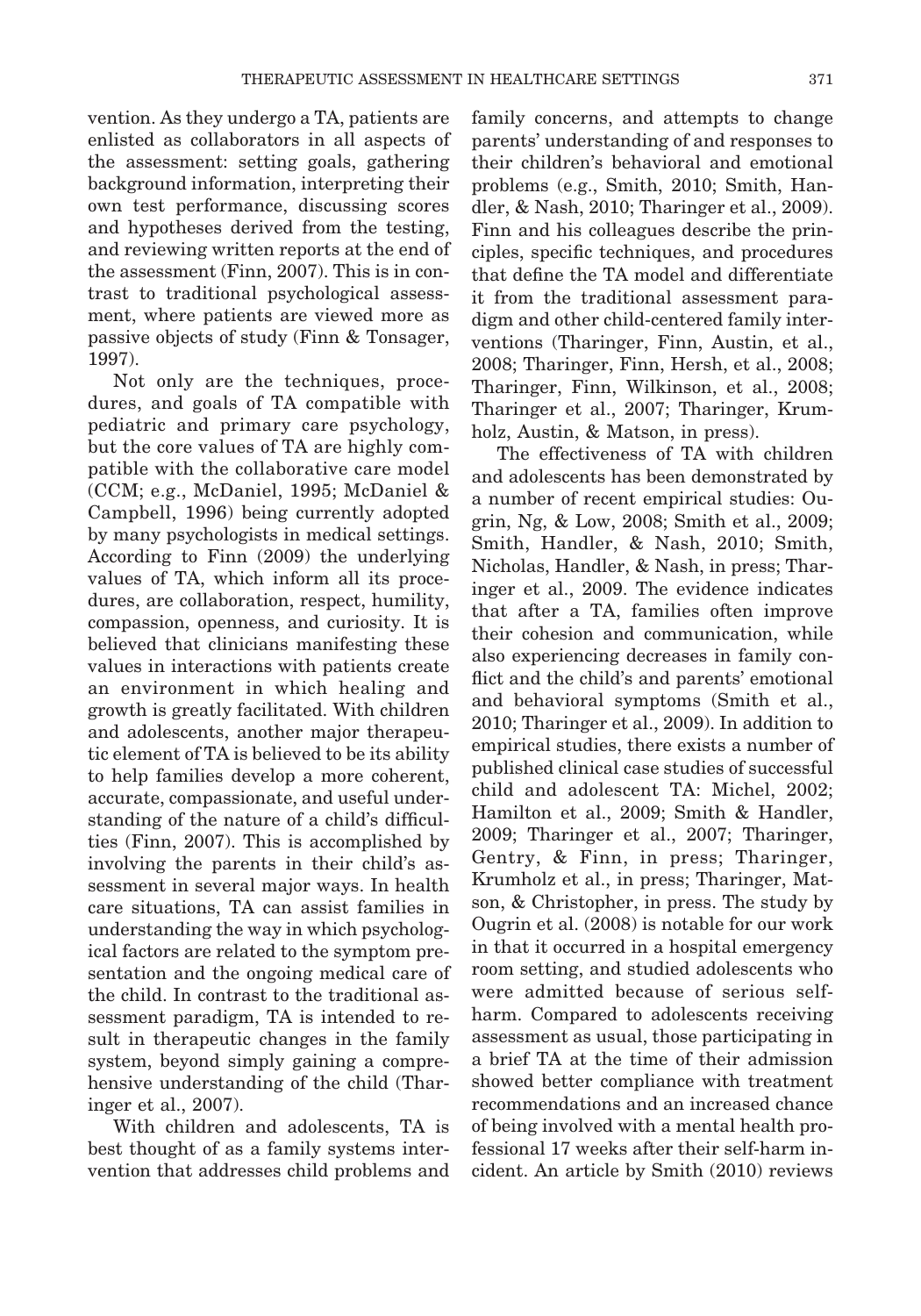the current evidence base of the TA model with children and families.

## **CASE PRESENTATION Background Medical Information and Referral**

Roughly 10 months prior to the current referral, George<sup>i</sup>, an 11-year-old Caucasian male was in the dentist's office when he had overheard a root canal procedure being described, at which point he fainted. After fainting, he complained of a headache and feeling sick to his stomach. Shortly after these symptoms arose, George's parents, Mike and Ann, drove him to the Emergency Department (ED) of the local children's hospital for examination. In the ED, George's parents and the physicians described him as acting confused and "goofy," and he displayed immature speech and thought processes, altered gait, and profound memory loss (e.g., he could not remember the alphabet or the sequence of numbers). After a computed tomography (CT) scan was found to be normal, the ED contacted Dr. M, a neurologist, who examined George and ordered magnetic resonance imaging (MRI), magnetic resonance angiography (MRA), and electroencephalography (EEG) scans, results of which were normal. Dr. M diagnosed George with common migraines (ICD-10 Code 346.10; World Health Organization, 1992).<sup>ii</sup> During the time in which the testing was performed, George's symptoms began to remit. Mike and Ann reported that he returned to normal within 36 hours of fainting. Mike described his son's return to normal like the process of "rebooting a computer – It took a while to get him back up to speed." George had no similar symptoms over the following 10-month period. Then he unexpectedly returned to the ED.

The second episode was similar to the first. However, George's symptoms were more severe and lasted longer. Prior to this visit to the ED, and a second referral to Dr. M, George had complained of a "fuzzy" feeling on the left side of his head that he could feel move across his brain to the right side, at which time his symptoms would begin. He described this sensation as "feeling like water flowing across my brain." George's symptoms included odd, immature behaviors (repetitive, atypical movements) and regressed language skills (slow and pressured speech, mispronunciation of common words). However, no memory loss was reported during this episode. George's symptoms were intermittent for the next 8 days, in which he went "in and out of the episode," as reported by his parents. Continuing the metaphor, George reported that his symptoms would cease when "the dam builders were able to stop the flow of water across my brain." Again, the neurologist's examination yielded no medical explanation. Dr. M reported that he was "at a loss for how to proceed" and he suggested to George's parents that psychological factors might be playing a role in his difficulties. Dr. M described Mike and Ann as reluctant to explore psychological testing until all medical assessment was exhausted. Once Dr. M assured them that he had done all he could, George was referred to the psychology service.

When Dr. M contacted psychology, he reported that he believed George's symptoms might be related to stress and anxiety. He had shared this perspective with the parents prior to the referral and reported that they were initially reluctant to consider psychological explanations. Given the parents' hesitations about a psychological cause, the clinician felt the transparency and collaborative emphasis of the TA model might

<sup>i</sup> All names and potentially identifying information has been changed to protect confidentiality.

ii Although George was formally given this diagnosis, the family's insurance was not billed for the TA. The clinician (Justin D. Smith) was a trainee in a psychology doctoral program and conducted the TA during an external practicum. Services rendered by an unlicensed trainee cannot be billed to insurance under Tennessee state law when those services are provided in a medical setting.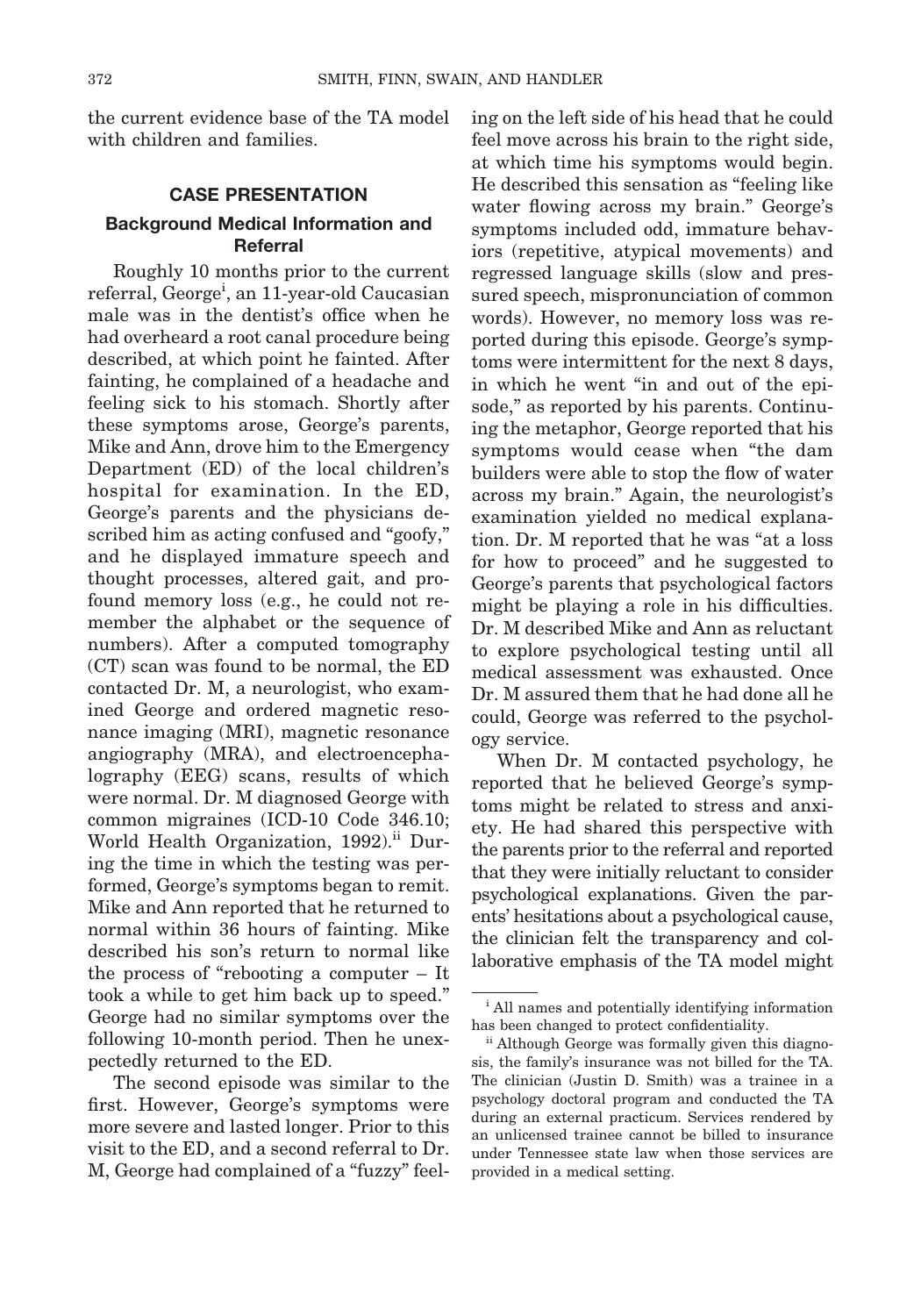facilitate acceptance of any findings that indicated George's symptoms were related to psychological factors. Dr. M's referral also indicated that Mike and Anne might benefit from a brief psychological intervention, further suggesting that the use of the TA model with this family was appropriate.<sup>iii</sup> The TA model also attempts to include other appropriate key players involved in the child's care, such as the referring physician, other members of the health care team (e.g., nurses, social work, etc.), teachers, and other mental health providers. Thus, Dr. M was asked to provide questions about George and his family that he hoped could be answered by the TA. The process of specifically addressing questions from the referral party serves to show that the referral was completed and also ensures that findings are disseminated to the health care team in order to inform subsequent care of the child. Dr. M's questions were: 1) Is there any evidence of a neurological/neuropsychological problem?; 2) Are there any psychological explanations for George's symptoms and presentation?; and 3) What can I do if I see George and his family again in the future? We present our answers to Dr. M's questions at the end of the case presentation.

#### **Additional Background Information**

George was Mike and Ann's first biological child; they also had a daughter, age 9, about whom they expressed no concerns. George was described as having no serious medical, emotional, or behavioral difficulties prior to the recent medical episodes. George was in the  $5<sup>th</sup>$  grade at a public elementary school, where he was doing well academically and reportedly managed his homework well with little parental assistance. He was active in athletics, participating in baseball, basketball, football and golf. Mike and Ann were both high school teachers and coaches, and Mike had previously coached George in basketball. Mike and Ann reported that they had been happily married for nearly 15 years and that this was their first marriage.

## **The Therapeutic Assessment**

#### **TA Progression and Session Procedures**

George and his parents completed the TA in seven 1–2 hour sessions (11 total hours) over a 28-day period, which included each of the components of the comprehensive TA model (see Smith et al., 2009; Tharinger et al., 2007; Tharinger, Krumholz, et al., in press). TA contains many of the procedures common to any assessment, such as an initial interview, test administration, and feedback to the family. Each of these procedures in guided by TAspecific collaborative techniques, such as the gathering of assessment questions during the initial meeting and the extended exploration of test findings that occurs after administration of test instruments according to their standardized procedures. Unique components are typically included as well, such as family intervention sessions (Tharinger, Finn, Austin, et al., 2008) and a session in which the child is presented with feedback in the form of a personalized story or fable (Tharinger, Finn, Wilkinson, et al., 2008). Each session is conducted in a manner consistent with TA's core values, goals, and defining characteristics, as described previously.

Previous case examples of the child TA model have utilized video link technology, allowing parents to observe the testing of the child in a different room (e.g., Hamilton et al., 2009; Smith et al., 2009). (In contrast, in traditional child assessment, parents typically sit in the waiting room while their children are being assessed.) It is believed that this test observation element of TA allows parents to gain empathy for

iii It is important to note that George's parents were given the option of completing a more traditional assessment prior to beginning the TA. They were also informed that the TA option required a greater commitment from the family in terms of time and resources.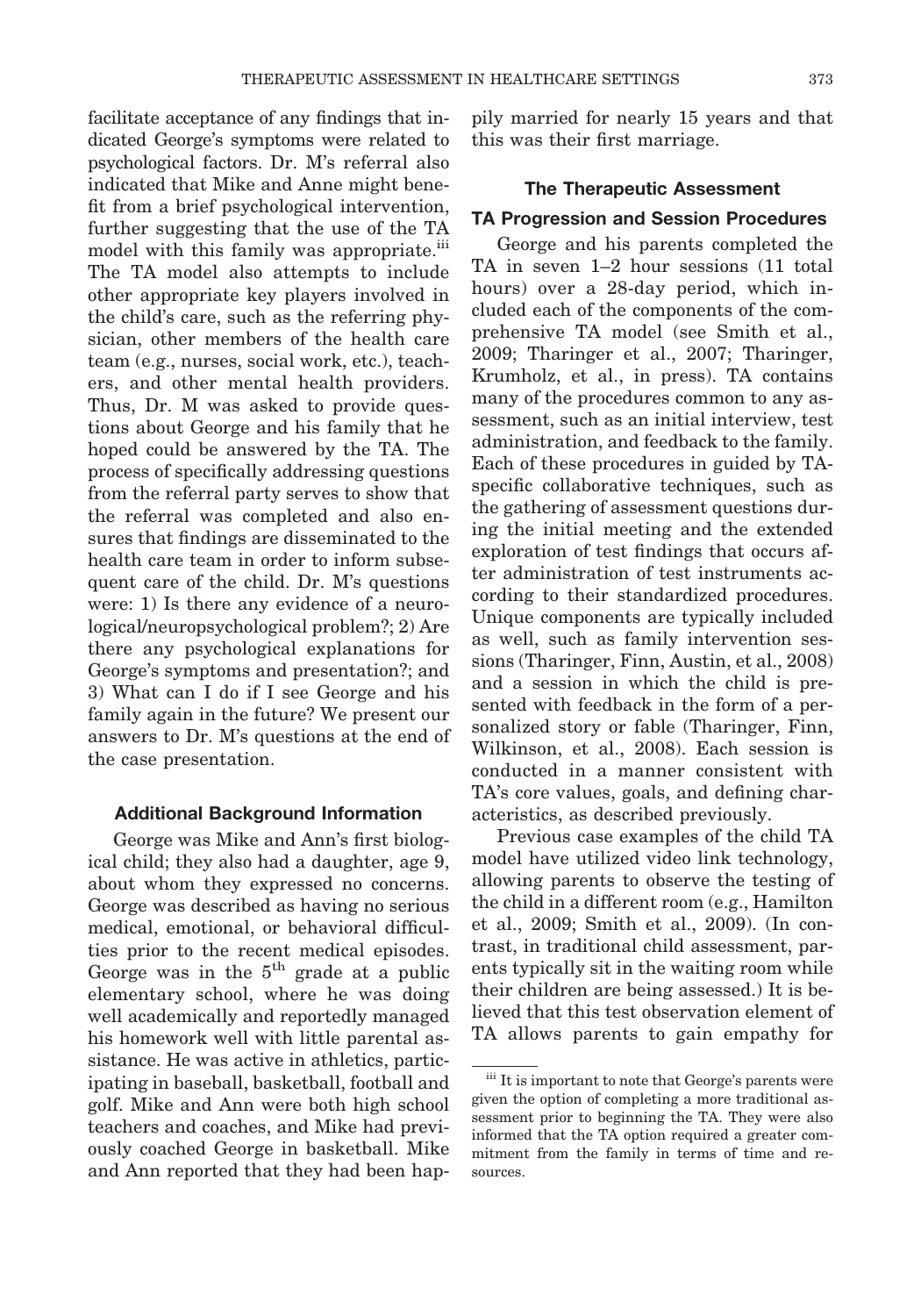their children and to have more confidence in the eventual findings of the assessment. In the Tharinger et al. (2009) study of child TA, the parents reported that the ability to observe and collaboratively discuss their child's testing was one of the most impactful parts of the TA. The setting in which this case was conducted, like most health care facilities, was not equipped with this technology, so parents observed the testing of the child in the same room, an arrangement which the second author has used in his independent practice setting. Parent observation may not be feasible with all families, but in this case it was viable and seemed appropriate to the clinician. Mike and Ann's presence did not appear to inhibit George or otherwise influence the test results. Inviting parents to observe testing sessions is not always desired though, and clinicians need to judge the advantages and disadvantages of this practice with each family. In this case, the clinician's perception was that observing the testing sessions facilitated the parents' curiosity about George and his problems and seemed to assist them in gradually shifting their understanding as the evidence was presented. At the beginning of most sessions, the clinician met with the parents to prepare them. At the end, the clinician and parents discussed what had occurred. The child played in the waiting area during these miniconsultations. The initial meeting, family intervention (Tharinger, Finn, Austin, et al., 2008), summary/discussion (Tharinger, Finn, Hersh, et al., 2008) and fable sessions (Tharinger, Finn, Wilkinson, et al., 2008), which are described below, included either the entire family or just the parents and clinician.

## **Initial Contact and Meeting With George and His Parents**

The clinician, Justin D. Smith, contacted Ann on the telephone to schedule the initial meeting. Ann seemed eager to get the evaluation underway. She reported that these two incidents with George had been frightening and stressful, and that she and her husband wanted to understand what was happening to George. Given Ann's curiosity, and desire to identify any psychological factors that might explain George's problems, the clinician felt further convinced that the family might benefit from TA. The clinician described the TA model and emailed an information sheet about TA describing some common questions, such as the goals, timeframe, and level of parental involvement.<sup>iv</sup> Ann and Mike were instructed to develop questions they hoped the TA might be able to answer.

George,<sup>v</sup> Mike, and Ann arrived for the first session with assessment questions in hand, which seemed to reflect some openness to psychological explanations and willingness to participate in the TA. Their questions were: 1. How can a psychological issue translate into a neurological problem? 2. How does our son handle stress, conflict and control issues? 3. Does our son suppress his emotions and have they turned into a psychological issue? 4. Does the fact that his parents are coaches and teachers put extra pressure on him that he can't handle? Do we expect too much of him? 5. Does his competitive nature cause problems handling achievement at different levels other than the top level?

Regarding question 3, Mike and Ann said that George seemed to hold in his emotional reactions to events. Mike believed his son suppressed these feelings, ruminated about them, and then discussed them with his parents only long after the event. Mike reported that he was often surprised when George would report having

<sup>&</sup>lt;sup>iv</sup> A sample information sheet about the TA process is available by request from Justin D. Smith.

<sup>v</sup> Typically with preadolescents, only the parents meet with the clinician in the initial meeting. In this case, George was invited so that the clinician could better determine if TA was appropriate for this family. George's BASC-2 self-report, along with the parents' reports on this measure were used to guide the subsequent sessions.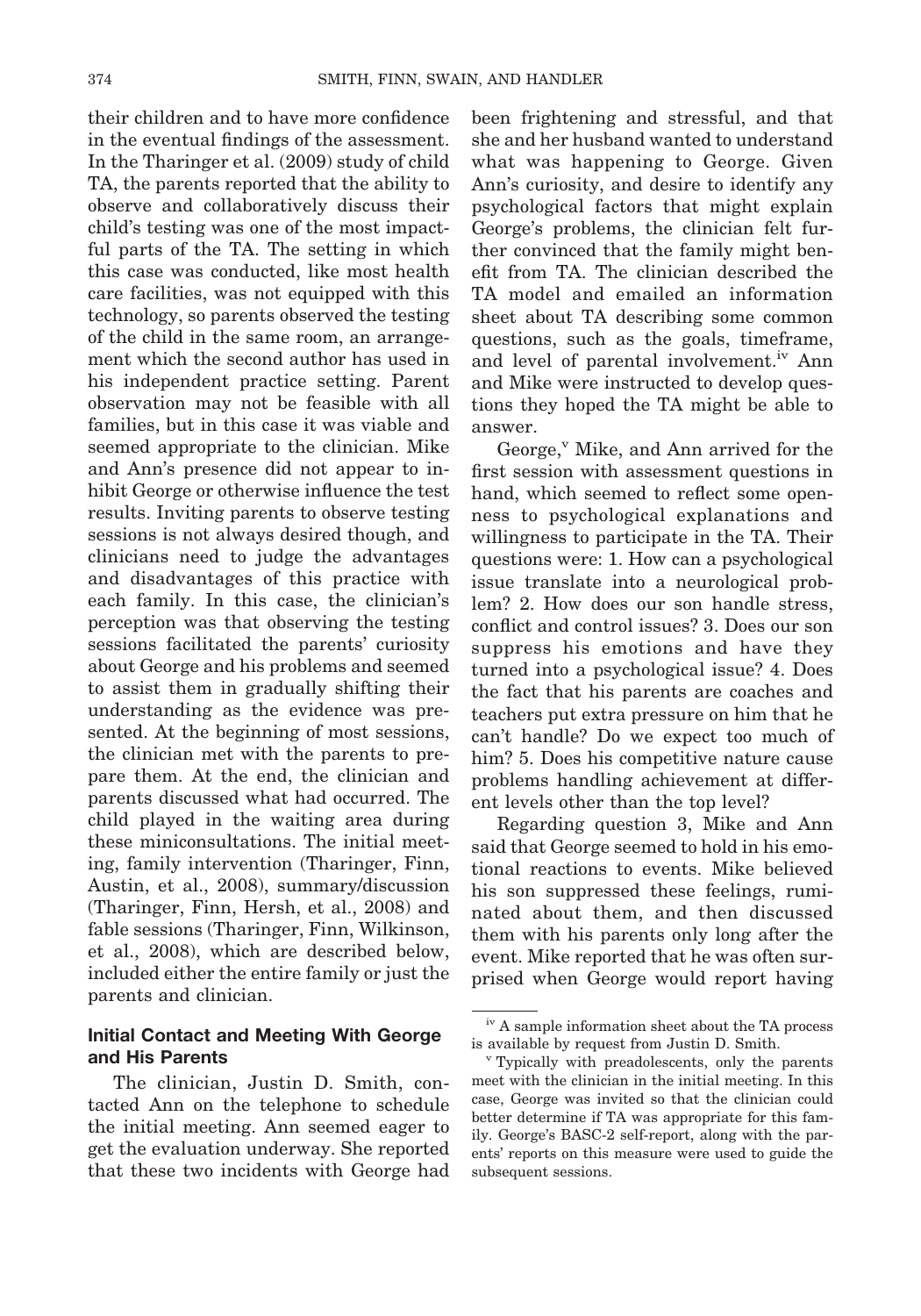been bothered by an earlier experience, as he had given no indication of being upset at the time. Regarding questions 4 and 5, Mike and Ann explained that George's competitiveness and desire to do well in sports and academics sometimes led to his being disappointed in himself when he fell short. Mike and Ann speculated that their positions as teachers and coaches might add to the pressure George felt to succeed. Kazak (1997) suggested framing pediatric referral questions within a contextual, family systems perspective, which this family was able to accomplish from the outset. We felt that questions 4 and 5 were systemic in nature and suggested that Mike and Ann had noticed some ways in which their interactions with their son may be related to his current symptoms. It was also the clinician's impression that Mike and Ann were emotionally invested in their son's achievement and might be subtly communicating to him that they needed him to succeed, suggesting the potential that George indeed felt the pressure and anxiety reflected in this assessment question. Mike and Ann were very curious about their son's recent episodes and seemed eager to find an answer to why they had occurred. They and George shared how frightening the episodes had been for the entire family. George appeared to become increasingly anxious as this topic was discussed, as evidenced by his fidgetiness and averted gaze. Mike and Ann's assessment questions were curious, psychologically minded, and thoughtful. The clinician concluded that this was clearly a high-functioning and predominantly healthy family, which made the recent ED visits even more unexpected.

## **Results of the Test Administration Sessions**

The selection of assessment instruments to be used in a TA is very similar to other psychological testing situations. TA allows clinicians the flexibility to use tests that are indicated by the history of the

presenting problem, behavioral reports and observations during the initial meeting, referral questions from another professional (if applicable), and ongoing test findings. Since extensive knowledge of testing instruments is important to the specific therapeutic techniques of TA, clinicians tend to select tests with which they have sufficient training and experience. Although the use of performance-based measures, formerly known as "projectives", such as the Rorschach (Exner, 2003) and Roberts Apperception Test (Roberts & Gruber, 2005), is commonplace in TA with children, it is by no means mandatory.<sup>1</sup> The goals of TA can certainly be achieved using varied assessment instruments. In this case, we selected some assessment instruments, such as the House-Tree-Person Technique (HTP; Buck, 1966), in order to develop hypotheses to be tested by other valid and reliable measures, provide a playful experience for the child, and provide a stimulus from which the child can tell a story for his observing parents to hear. The use of storytelling and drawing tasks might be selected for this purpose particularly in cases where parents are observing the assessment. It is also within the parameters of TA to rely only on tests with strong evidence of validity and reliability.

<sup>&</sup>lt;sup>1</sup> We would like to acknowledge the controversy surrounding performance-based (projective) assessment methods, particularly the Rorschach inkblot test: In recent years, experts have provided compelling support for the clinical utility and psychometric properties of the Rorschach (e.g., Rosenthal, Hiller, Bornstein, Berry, & Brunell-Neuleib, 2001; Smith et al., 2005). Conversely, persuasive opposition has also been proffered (e.g., Hunsley & Baily, 1999; Wood & Lilienfeld, 1999). Support for the Rorschach's application in health and pediatric psychology is also mixed, with evidence for (e.g., Sultan, 2010) and against (e.g., Cohen et al., 2008) its use. Other methods (e.g., House-Tree-Person, Roberts Apperception Test) are similarly controversial. Clinicians need to critically evaluate the evidence of a measure's validity when assessing children in healthcare settings and acknowledge its strengths and limitations.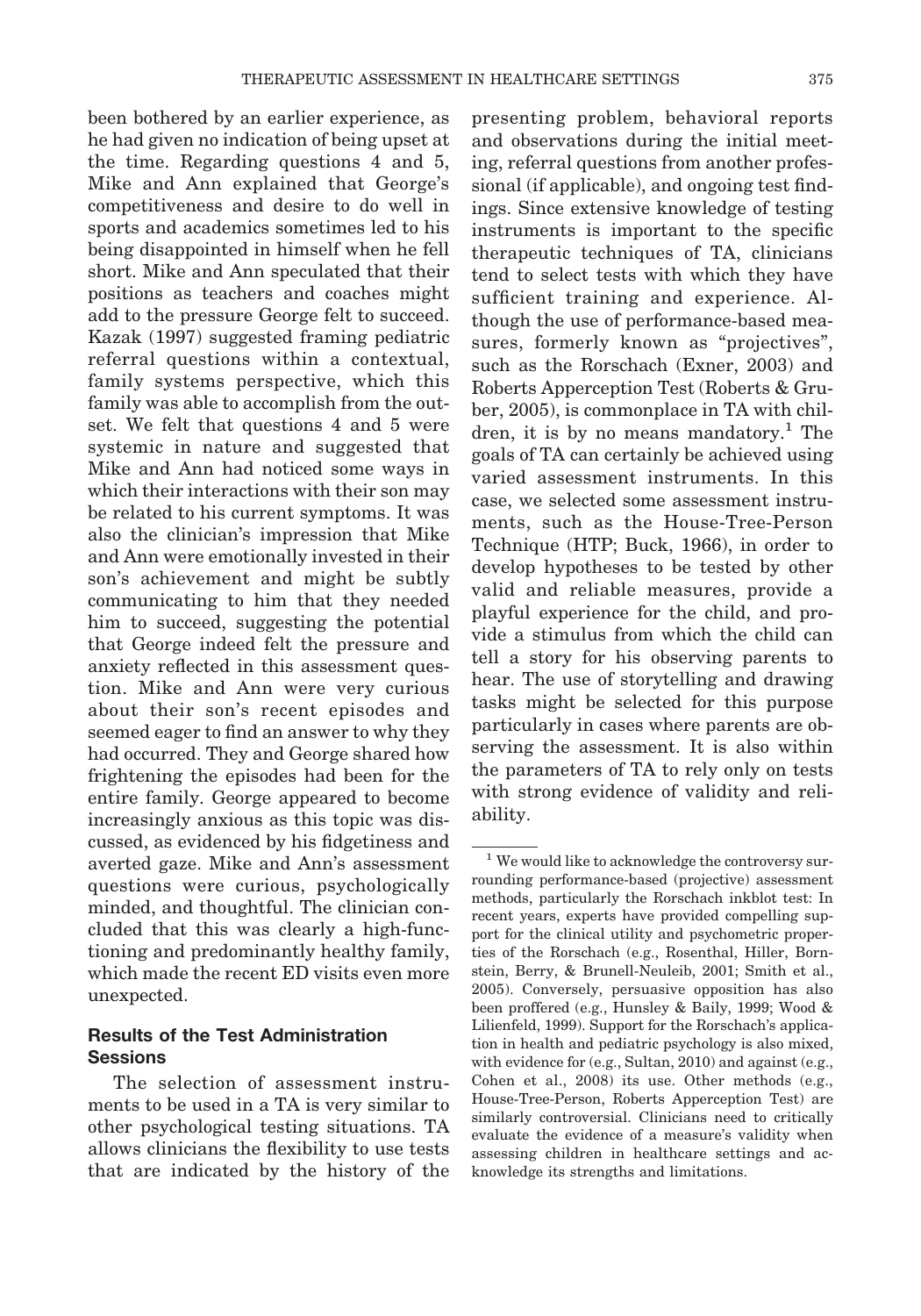To gain a broad picture of any behavioral or familial problems, George, his parents, and his teacher completed the Behavior Assessment System for Children, Version 2 (BASC-2; Reynolds & Kamphaus, 2004), a set of rating scales about children's behavioral and emotional problems and their adaptive strengths. Mike, Ann, and George also completed the Family Assessment Measure, Version 3 (FAM-III; Skinner, Steinhauer, & Santa-Barbara, 1995), in which family members rate each other on a number of dimensions of family functioning. The results of the BASC-2 were interesting and informative. First, George's teacher rated him as having no significant emotional and behavioral problems and above-average strengths, with the exception of his self-esteem, which she rated as just slightly below average for children his age. Mike's and Ann's ratings of George were largely within normal limits, although there was a tendency for Mike to see George as having more significant problems and less strengths than did Ann. The only elevated scale on Ann's BASC-2 was on Anxiety  $(T \text{ score} = 61)$ , while Mike rated George in the borderline clinical range on Anxiety (67*T*), Somatization (60*T*) Atypicality (63*T*), Withdrawal (63*T*), and Internalizing Problems (60*T*). In fact, the absence of any significant scores on Ann's BASC-2 is noteworthy, and suggested that she had a strong need to see George as having no psychological problems. Similar to Ann, George rated himself as having no significant difficulties and good adaptive strengths, with the exception of a slight elevation on the BASC-2 Attitude to School (63T) scale. Given the lack of other elevations, this suggested to the assessor that George had noteworthy negative feelings about school. The slight elevations on the Anxiety subscale provided evidence for the clinician to focus on test instruments that might illuminate the processes by which George manages stress and worry. The results of the FAM-III indicated that the family saw themselves as well functioning

across all domains. Again there was one noteworthy exception. George's rating of his father on the Control subscale of the Dyadic Relationship form was elevated (72T), indicating that he experienced Mike as sometimes being intrusive and overcontrolling.

Although Dr. M reported in his referral that he did not suspect neuropsychological problems, given the referral picture the clinician felt it was necessary to obtain a broad cognitive ability score to understand George's strengths and limitations. He was administered the Wechsler Intelligence Scales for Children, Version 4 (WISC-IV; Wechsler, 2003) and the Bender Visual-Motor Gestalt Test, Second Edition (Brannigan & Decker, 2003). These two measures were used as a gross screening process for possible neuropsychological problems. Other tests certainly could have been used to assess cognitive functioning (e.g., CA Verbal Learning Test for Children) and neuropsychological deficits (e.g., Test of Memory and Learning, Wide Range Assessment of Memory and Learning). These tests were selected because of the breadth and depth of information provided and the clinician's training on these instruments. George's Full Scale IQ was 106, in the average range, and his performance was also average on Perceptual Reasoning (106), and Working Memory (102). His scores on Verbal Comprehension (112) were high average, suggesting that he generally was able to understand and express himself verbally quite well. Although within the average range, George's score of 91 on Processing Speed revealed a personal weakness in his ability to work quickly and efficiently. Sometimes children with deficits in this area feel a great deal of pressure about completing homework and other school assignments in a timely fashion. Results of the Bender were within developmental limits and were not suggestive of a visual-motor integration problem or other neuropsychological deficit. Since neither of these tests suggested any significant defi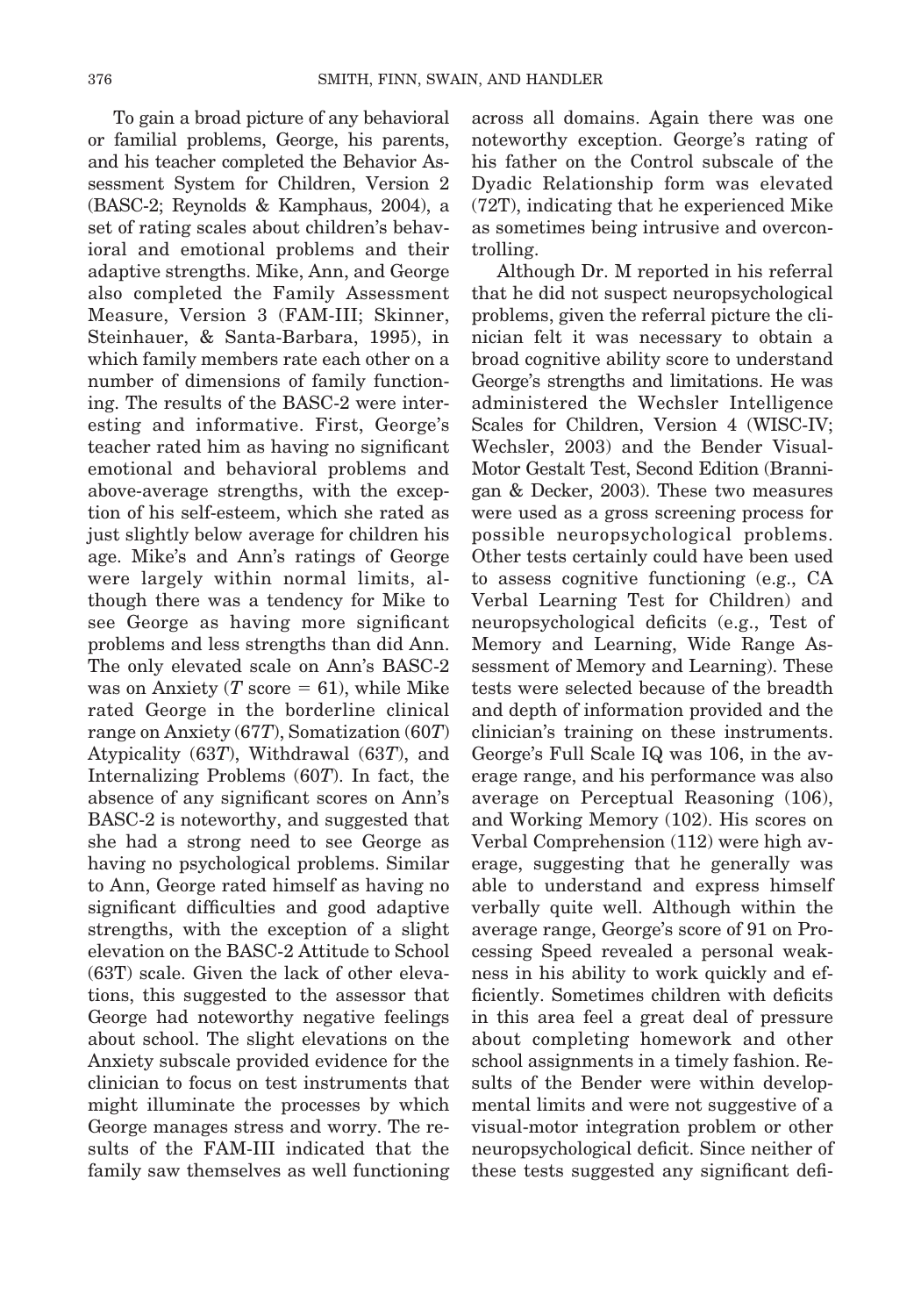cits in cognition, processing, or visualmotor integration (although admittedly, this did not qualify as a neuropsychological evaluation), further neuropsychological assessment was not sought.

The focus of the assessment then shifted to George's psychological functioning, specifically the management of stress and anxiety. Given the lack of significant findings on the self-report measures, the clinician administered the Rorschach inkblots (Exner, 2003) to better understand the underlying emotional aspects of George's functioning. At this point in the assessment, the clinician felt as though there was insufficient evidence to adequately answer the parents' assessment question regarding the origins of these two episodes and the role stress, anxiety, and pressure might have played. The clinician thought the Rorschach would provide a different lens through which to view this child and his problems. The HTP (Buck, 1966) was selected to develop hypotheses and stimulate expression of George's experiences and emotions to his parents as they observed the administration and listened to stories he told about his drawings. It also provided a more playful exercise, which contrasted with the often-emotionally laden experience of being administered the Rorschach.

The results of George's Rorschach, scored using the 5th Edition of the Comprehensive System and compared to the normative data for 12-year-old respondents (Exner, 2003), indicated a detached style and a preference for clearly defined structure and expectations (Weiner, 2003). There were no signs of severe thought disorder or a psychotic disturbance. However, there was evidence that George was experiencing substantial situational stress and that he was struggling with feelings of powerlessness and anxiety, which he had inadequate resources for managing. In particular, he was neither able to reflect on and "mentalize" about his difficulties, nor very capable of verbalizing his emotional experiences. Furthermore, there was evi-

dence that George tended to "back away" from emotionally arousing situations because he was so easily overwhelmed by them. Despite evidence of a generally positive view of interpersonal relationships and signs of a good early attachment, George did not appear to see significant others as sources of reliable support and comfort and tended to try and manage difficulties on his own, a strategy that was destined to failure given his own limited resources.

Stories George told about his HTP drawings illuminated the potential source of his distress that was evident in the Rorschach results: In describing both his male and female figure drawings, he emphasized achievement. He said the male figure was ". . . a very good boy. He's very good at comprehension in reading . . . he plays football, basketball, baseball, and golf." When describing his female figure, he said, "She doesn't make really good grades. She had an 'F' in Physics on her report card and her teacher doesn't like her." Finally, his description of his tree drawing appeared to dovetail with his Rorschach scores, in suggesting that he did not feel well supported: "Well it lives out in the open with not many trees around it. It doesn't get very much sun or water. It's a dying tree . . . it's not a very healthy tree and doesn't have enough water. It lives on dirt and there's no grass."

Overall, George's Rorschach scores suggested he had the potential for disorganization and temporary psychological incapacitation when coping demands exceed his capacities (Weiner, 2003). Even though these findings could not rule out the presence of a medical or organic problem, evidence suggested that these psychological factors could have led to George's odd behaviors that precipitated his two visits to the ED. Therefore, a family intervention session (Tharinger, Finn, Austin, et al., 2008) was designed to further explore these findings and test the emerging hypothesis that George's inability to manage affect and tendency to avoid turning to others for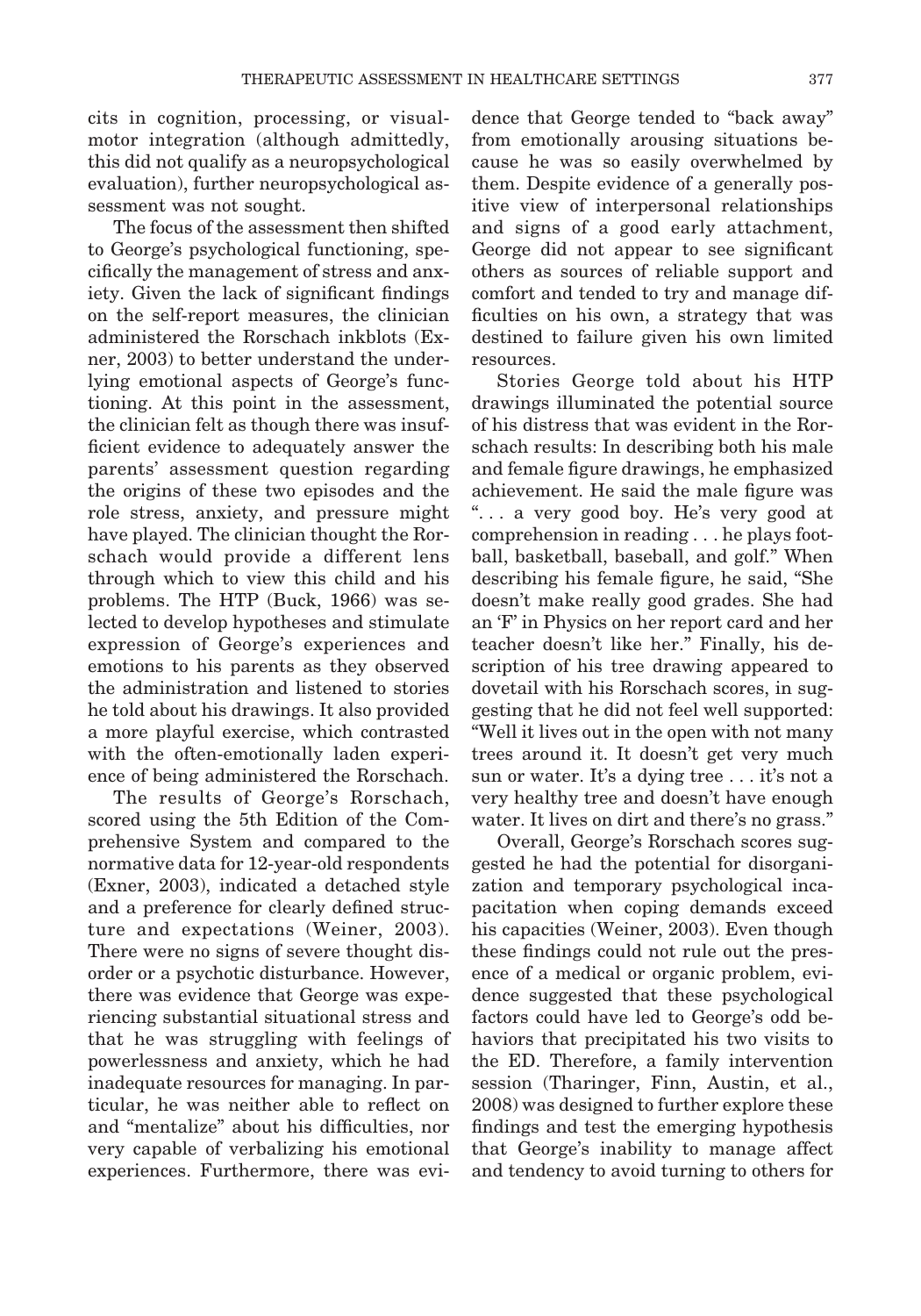emotional support contributed to the two episodes. A second hypothesis of the family intervention session was that Mike and Ann played an important role in George's current difficulty managing emotions. The clinician hoped the family intervention task could reveal the way in which this process occurs between George and his parents.

#### **The Family Intervention Session**

Two of the main goals of a family intervention session are to test hypotheses derived from the assessment results while providing the family with a transformative experience that might initiate changes in the family system (Tharinger, Finn, Austin, et al., 2008). The clinician's developing conceptualization of George's problems centered on his ineffective coping strategies for managing negative affect and inability to make use of others for emotional support. George seemed to stringently constrict and overcontrol his affective experiences, perhaps because his parents did not know how to help him with them, which led to the two unexplained episodes that were frightening to him and his parents. Secondarily, the clinician hoped to elicit the way in which George's parents' approach to his emotions was related to his episodes. As a minor goal, it seemed that the parents' viewing George as strong and somewhat impervious to emotionality was uncomfortable for Mike and Ann, who preferred to downplay his emotional experiences and take a problem-solving approach to his expressed distress.

With consultation from the second author, the clinician planned a family intervention session aimed at evoking the family's strategies for identifying, managing, and discussing feelings. Rolland and Walsh (2006) identified open emotional expression as a key process in family resilience to illness, which we hoped to promote during this session. In TA, clinicians often modify assessment instruments to meet specific goals for a particular family (Finn, 2007;

Tharinger, Finn, Austin, et al., 2008). In this case, the clinician used a modified version of the Early Memories Procedure (Bruhn, 1992) in which the prompts were changed to focus on different emotional experiences. For example, the family was asked to think together about their earliest memory of a time when someone in the family felt sad, angry, and so forth The clinician intentionally ordered the sequence of prompts to begin with simple emotions (e.g., sad, mad) and then progress to more nuanced affects, such as shame and embarrassment. George was able to recall memories from an early age for the simple emotions but began to have difficulty with those that were more specific. At one point, George confused embarrassment with nervousness and anxiety. Mike pointed out this misconception and explained the differences by providing relatable examples and straightforward definitions. Based on the process of this exercise and the family's responses to the modified early memory stems, it was the impression of the clinician that the family rarely spoke about their emotions and reactions to events. George in particular showed significant difficulty identifying his more complex emotions. Despite the observed difficulty, Mike had shown his ability to discuss emotions with his son, which seemed to instill a sense of mastery for him in the session. Ann also appeared comfortable with this discussion and added some examples based on George's recent experiences in school and athletics.

At the end of this exercise, as the family and clinician discussed what had occurred, Mike asked George about why it had been difficult for him to remember events from his early childhood that corresponded to the emotions named in the task. George's reply was striking to the clinician and his parents. He said, "I don't really connect any feelings to my memories. I can remember stuff, but they don't really have any feeling in them." This statement appeared to illustrate how George attempted to man-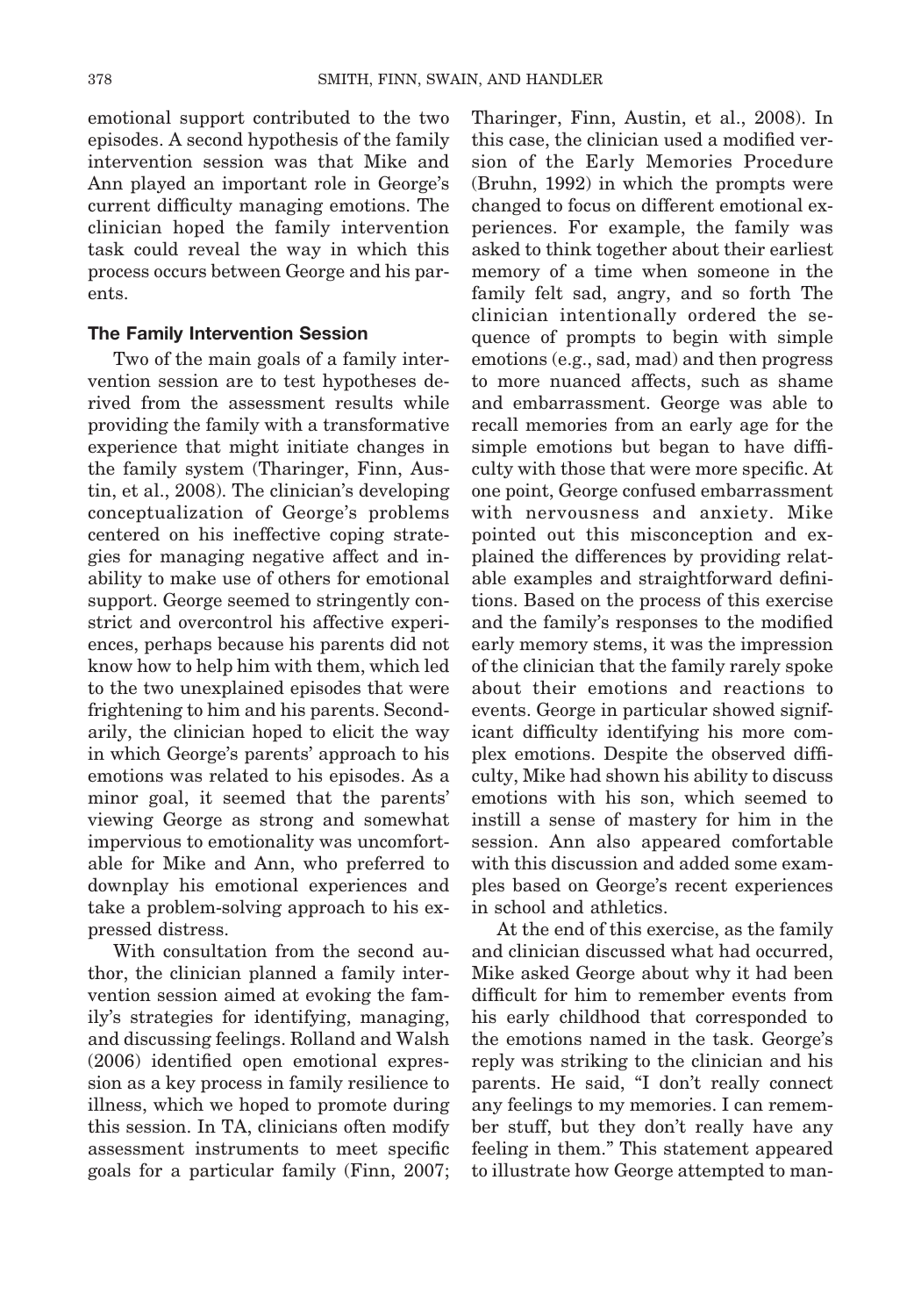age his emotions. That is, he tended to discount or minimize his feelings because they were either too dangerous, or he was unable to identify what it is he felt, and thus had no way of symbolizing and retaining the affect. Given the evidence thus far, Mike and Ann may have inadvertently reinforced the process of George keeping his emotions to himself and attempting to modulate them without parental assistance. It was not evident to the clinician that they had noticed this process, so a second exercise was employed.

The second task of the family session involved a consensus storytelling exercise using the Roberts Apperception Test, Second Edition (Roberts & Gruber, 2005). The clinician asked the family to coconstruct one story to three emotionally laden pictures. George again had difficulty accurately and effectively identifying and processing the emotional content. While generating a story to the picture depicting a young man with a chair over his head, George was able to identify that the young man likely felt "mad" about something. However, when his father asked what had made the young man mad, George's proposed source of the anger was incongruent with the intensity of the affect being expressed in the picture. Mike and Ann engaged their son in a discussion about this response and assisted George in identifying an event that might precipitate this level of anger. It appeared to the clinician that there was a clear disconnect between events in George's life and the emotional experiences they evoked. This point was picked up on by George's parents as well and discussed in detail in the following session.

## **Summary/Discussion Session With the Parents**

In TA, assessment findings are discussed collaboratively with parents during a "summary/discussion session." Findings are presented in the order of their level of accessibility to the parents (Finn, 2007;

Tharinger, Finn, Hersh, et al., 2008). Tharinger, Finn, Hersh et al. (2008) provide detailed guidelines for this collaborative assessment feedback process. One advantage of conducting a TA with parents observing and being involved throughout the assessment is that they have witnessed and experienced the findings firsthand prior to the often anxiety-provoking "feedback" session. In a successful TA, this session serves to merely organize and clarify what has already been witnessed, discussed and experienced. Since this session is organized around the family's assessment questions, one good strategy is to ask the parents if they can answer their questions themselves, after having been through the TA.

Mike and Ann were able to clearly conceptualize George's problems based on the assessment findings and their observations. For example, Mike and Ann spoke about the process of the family intervention session and how George seemed to have a very basic understanding of emotions and experiences. They had also experienced George's difficulty asking for their assistance in processing and managing this affect. Although this observation was accurate, it was difficult for them to describe what might have led to George's difficulty in this area. The clinician shared findings from the Rorschach that suggested George was easily overwhelmed by his affect, which prompted Mike and Ann to posit that their son might not connect feelings with events because of the potential for becoming more upset than he could handle. The clinician inquired about how the family handled George's problems. Mike and Ann reported that they typically approached George's concerns by attempting to "fix" the problem. The clinician felt this strategy might leave George feeling unsupported about his feelings, even if this approach led to a resolution of the problem. The clinician assisted Mike and Ann in identifying that this approach, although effective in some ways, also provided George with little room to identify and explore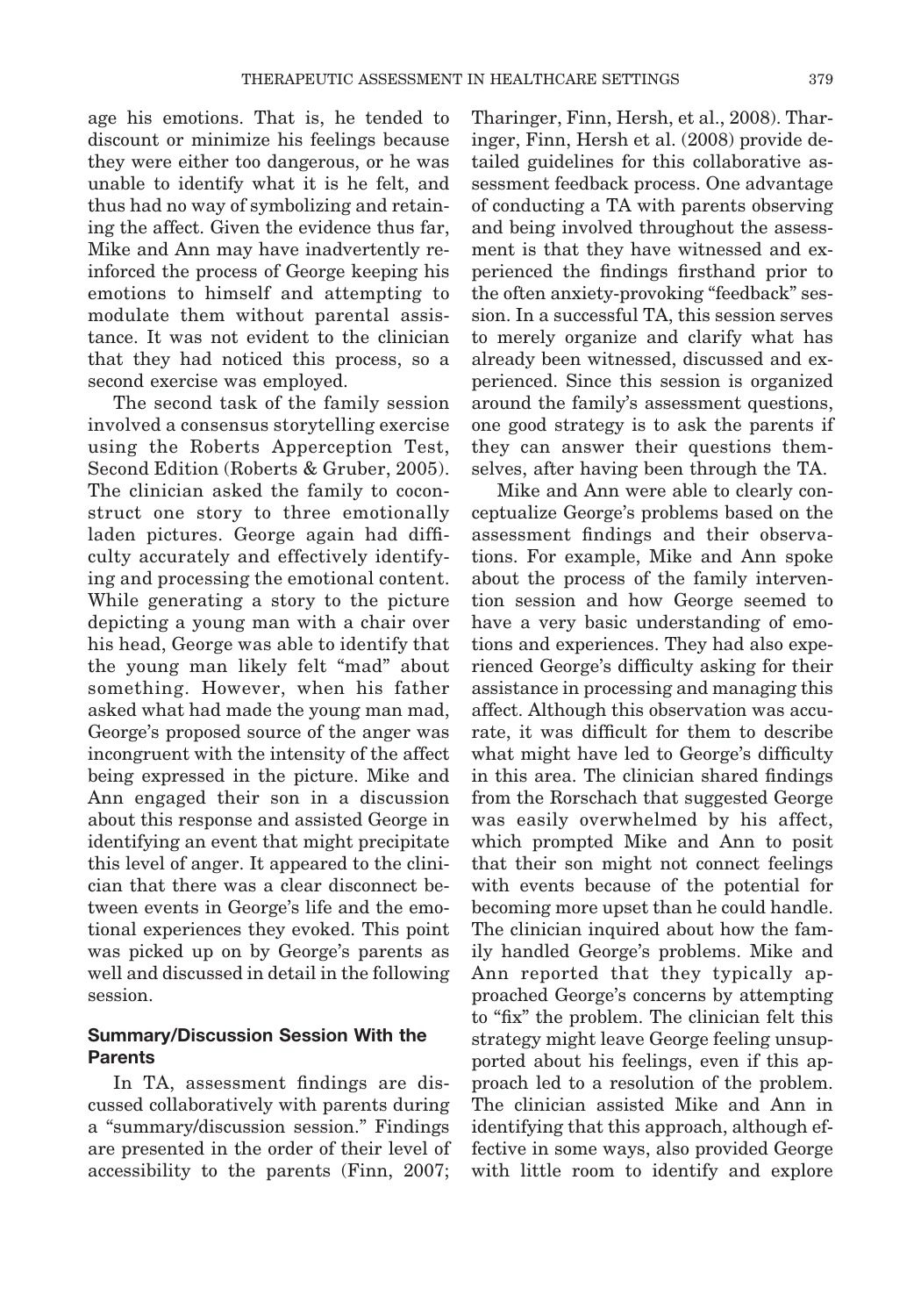what he was feeling and may have contributed to his feeling unsupported. Mike and Ann reported that it was sometimes difficult or uncomfortable for them to manage George's negative feelings, and it became clear that their positive feelings about themselves and the family were somewhat contingent upon their son's achievement and positive feelings. The clinician helped Mike and Ann practice validating and discussing George's emotional experiences, prior to helping him come to a solution. This session appeared to meet the goal of such meetings (Finn, 2007). George's parents were beginning to think more psychologically and systemically, and also to connect the assessment findings to their real life experiences. Mike and Ann had also been able to acknowledge that they were sometimes uncomfortable with George's expression of emotion, which seemed to be the key to fostering lasting changes in this family.

### **Fable Session**

In TA, feedback to the child is generally provided via an individualized story or fable. These stories are written in a developmentally appropriate manner and describe the seminal findings of the assessment. This form of feedback is much less threatening to a child than direct feedback (Tharinger, Finn, Wilkinson, et al., 2008). The story written for George was about a medieval warrior whom everyone saw as very strong and capable. The warrior could also be fragile though, which the family discovered after he experienced two unexplained episodes of weakness. After consulting a knowledgeable expert, the warrior and his family discovered that he needed to learn about his feelings in order to stay strong and resilient, since this was a major source of his strength. It was also explained that the warrior's parents had learned some secrets about how they could help him learn about feelings. This detail seemed important in instilling a sense of hopefulness for the future for George and the family.

George and his family reported that they liked the story about the warrior and that it was very accurate.

#### **Written Feedback to Parents**

In contrast to the typical psychological evaluation, which is often intended for use by other professionals, in TA, parents are provided with a letter that summarizes the findings and answers their assessment questions in everyday language. (For examples of parent letters see Hamilton et al., 2009; Smith & Handler, 2009; Tharinger et al., 2007).

#### **Follow-Up**

The follow-up session occurred about 8 weeks after the fable session. The purpose of this meeting is to check in regarding progress and reassess recommendations (Finn, 2007). The clinician asked George and his parents if anything had changed in the family as a result of the TA. They reported that the TA had been a very worthwhile experience: George was becoming aware of feeling overwhelmed and was also showing progress in verbally expressing his emotions. The family reported that they had learned invaluable information about George's functioning, the role of the family in the presenting problems, and also felt that the potential explanation for his episodes had helped ease their anxiety. Results of a second BASC-2 administration showed a few changes on scales that were previously elevated; Mike's rating of George on Atypicality dropped from *T*63 to *T*49 and Ann's report of her son's Anxiety dropped from a score of (*T*61 to *T*54). Although the reported changes may seem small, the short time period between assessments suggests these findings may reflect important substantive changes in George and also the way in which Mike and Ann understand his problems. Perhaps most importantly, George had not experienced any of the symptoms that had led to his ED visits.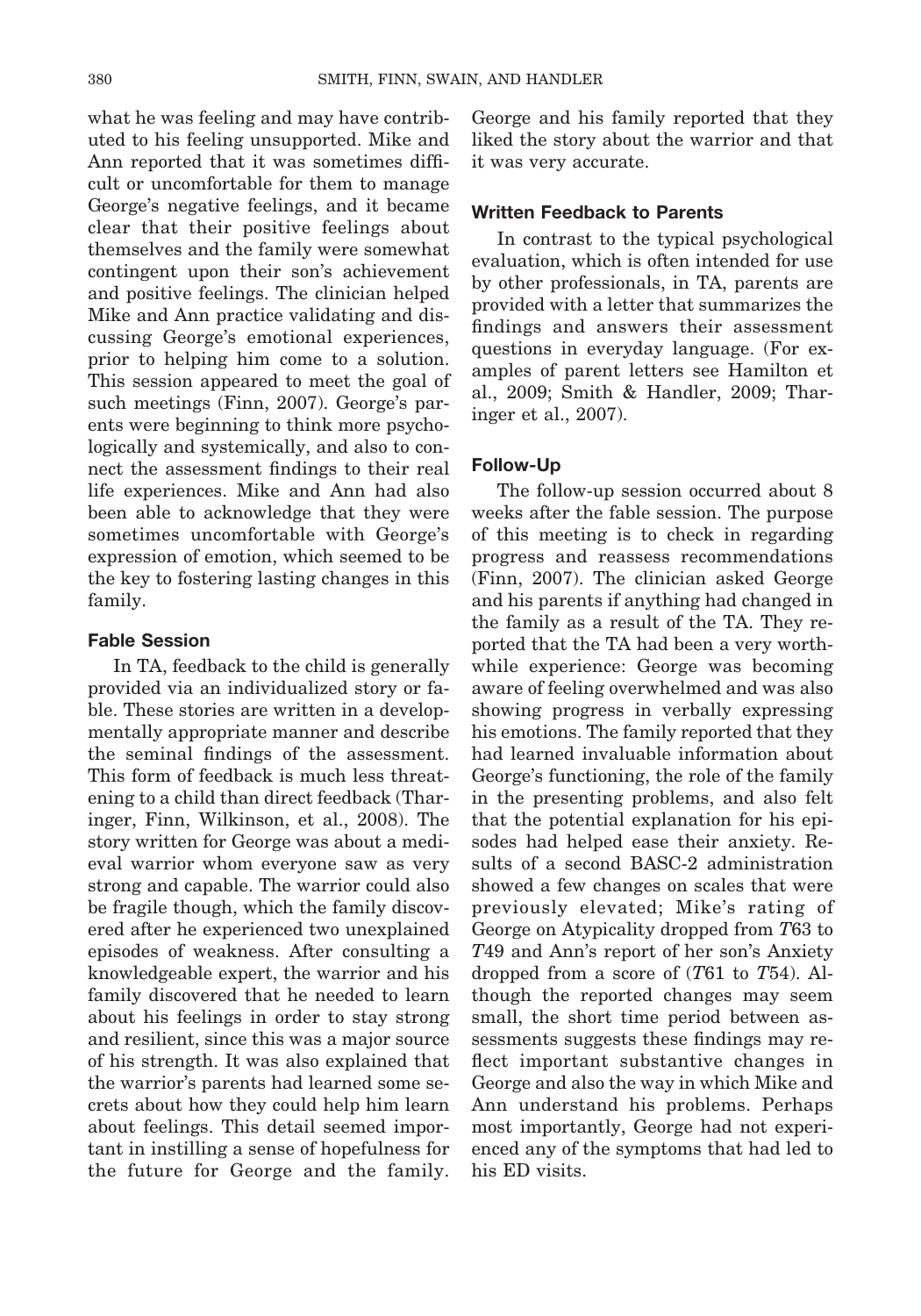The clinician again contacted the family via telephone 6 months after the completion of the TA to monitor their progress. Mike and Ann reported that George had no recurrent symptoms. Perhaps more importantly, they reported that he appeared to be managing his distress more effectively, as evidenced by his willingness and ability to talk with his parents when he felt stressed or upset. Mike and Ann also reported that as a result of what they learned during the TA, they felt confident in their ability to provide their son with the support he needed in these situations, which they felt ill equipped to do prior to the TA.

## **Dissemination of Findings to the Physician and Health Care Team**

Similar to the letter provided to George's parents, Dr. M was provided with a brief, one-page summary answering his referral questions about George in nontechnical language. We believe it is important to demonstrate to referral sources that psychology has addressed their concerns and reasons for the referral. Rozensky et al. (1997) and Sweet et al. (2003) emphasized the importance of communication and collaboration between the psychologist and medical professionals. We also feel that communication in useful, digestible language is integral for continued collaboration, particularly in multidisciplinary settings in which professionals from different backgrounds often have varied knowledge of psychological terms and tests. Here is the letter provided to Dr. M:

Dr. M,

I wanted to follow-up with your referral of George to psychology. George and his parents completed a comprehensive childfocused family Therapeutic Assessment, which included a wide array of psychological test instruments. Here is feedback to your questions:

1. Is there any evidence of a neurological/neuropsychological problem?

We found no evidence of impairment in this area at this time using a limited bat-

tery to assess cognitive functioning and visual-motor skills.

2. Are there any psychological explanations for George's symptoms and presentation?

Test results indicate that George's capacity to manage his emotional life is often insufficient to handle periods of amplified stress. I believe it is not a coincidence that the two episodes that led to hospitalization occurred early in the school year. The structure of school and sports provides some containment, but there is an inevitable build-up followed by a breaking point. In times of increased stress, George seems to be able to get by for a while but then he becomes overwhelmed. These two episodes show that he can become incapacitated by emotional stress, leading to disintegration and behavioral regression. There is a familial component to these problems also, in that George's parents have tended to take a more "problem-solving" approach to George's emotions, instead of helping George tolerate and manage stressful feelings.

3. What can I do if I see George and his family again in the future?

Although we cannot completely rule out an organic cause or trigger, our test results suggest that the current episodes were related to George's coping difficulties. If he is to ever return, it may be beneficial to discuss recent stressors in George's life, such as feeling pressure to achieve in sports, academics, and so forth and if he has been able to discuss these feelings with his mother and father. George's parents appear committed in assisting his selfexpression and coming to a more mature understanding of his emotions, so this line of questioning would likely not seem inappropriate. However, if his symptoms are different, or of increased severity, we defer to your medical expertise in regards to conducting another thorough neurological examination or referring for a complete neuropsychological evaluation.

Thank you again for your referral and willingness to be involved in the assessment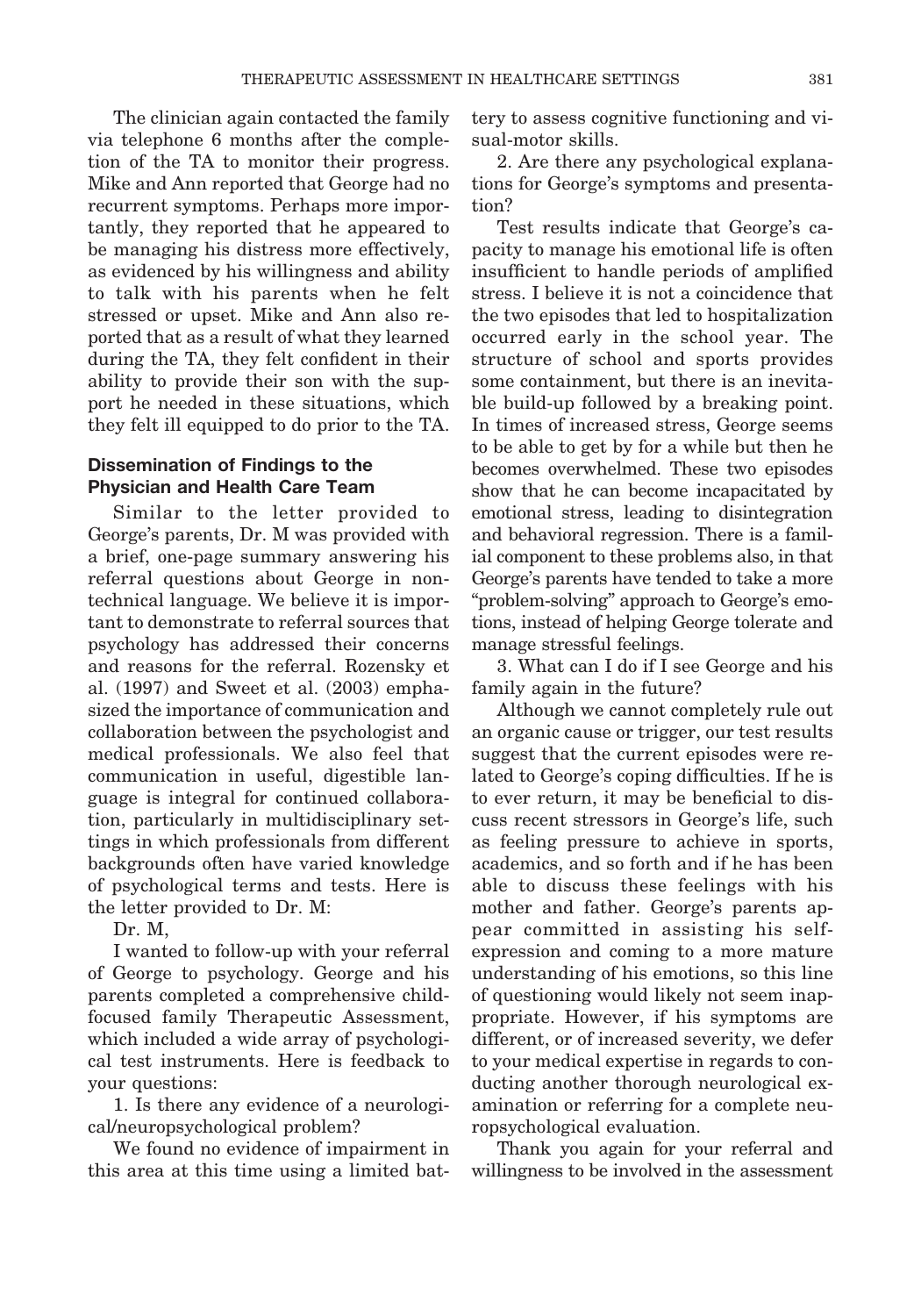process. If you have any additional questions or concerns feel free to contact us.

Sincerely,

Justin D. Smith (Nicole Swain, supervisor)

### **TA and Systemic Change**

Although it is impossible to draw firm conclusions from a single case study, it seems useful to reflect on the processes that may have led to improvement in George and his family. Fulmer, Cohen, and Monaco (1985) listed a number of goals of structural family therapy that can be accomplished through a psychological assessment, including altering proximity, detriangulation, and reinforcing hierarchy. In this case, many of the important shifts seemed to occur from the reframing of George's difficulties from medically based to emotionally based. As Mike and Ann witnessed George's deficits in emotional awareness and expression, they appeared to change the way they reacted to him, which seemed to result in his feeling more understood and emotionally supported. This was accompanied by a decrease in his somatic symptomatology. We believe that shifts would have been difficult to achieve without Mike and Ann taking an active role throughout George's assessment. If this is true, this case calls into question the common practice of assessing children and adolescents with minimal involvement of their families. As Tharinger, Finn, Austin, et al. (2008) have noted, in the vast majority of child and adolescent assessments, parents do little more than fill out behavior rating scales, give background information, and comment on feedback at the end of the assessment. We feel strongly that such an approach flies in the face of systemic conceptualizations of children's problems and fails to harness an important therapeutic opportunity.

### **Limitations and Future Directions**

This case presents preliminary evidence of the utility and applicability of the TA

model in health care settings. However, further evidence regarding the efficacy of this approach with various populations is needed in order to determine its suitability for specific diagnoses encountered in health care settings. Previous research findings (e.g., Smith, Handler, & Nash, 2010; Smith et al., 2009; Smith, et al., in press; Tharinger et al., 2009) and published clinical case studies (e.g., Hamilton et al., 2009; Smith & Handler, 2009; Tharinger et al., 2007), suggest that TA is likely to be effective for a broad range of childhood and adolescent psychological problems appearing in health care settings, both independent of, and concomitant with medical concerns. Although the child TA model focuses on shifting the family's understanding of the child, measures of family process, parent– child communication, and systemic functioning were not used to evaluate improvement in this case. Therefore, we can only speculate that familial factors contributed to the observed and reported improvements in the child's symptoms. Future research efforts need to assess improvements in both the child's symptoms and family functioning. We would also like to mention that our clinical experience suggests that TA may not be particularly appropriate for the assessment of involuntary populations, such as forensic evaluations. Perhaps more poignant for families likely to appear in health care settings, we recommend proceeding very cautiously when using the TA model with families who have experienced a recent traumatic event (e.g., domestic violence, child abuse, or neglect), due to the potential of retraumatization to the child or the parents. In general, clinicians will need to carefully consider when and with whom to employ the full TA model, or a modified version of TA, which may also be suitable.

One potential hurdle to the application of TA in health, pediatric, family medicine, and primary care psychology is the time required to conduct a *comprehensive* TA, as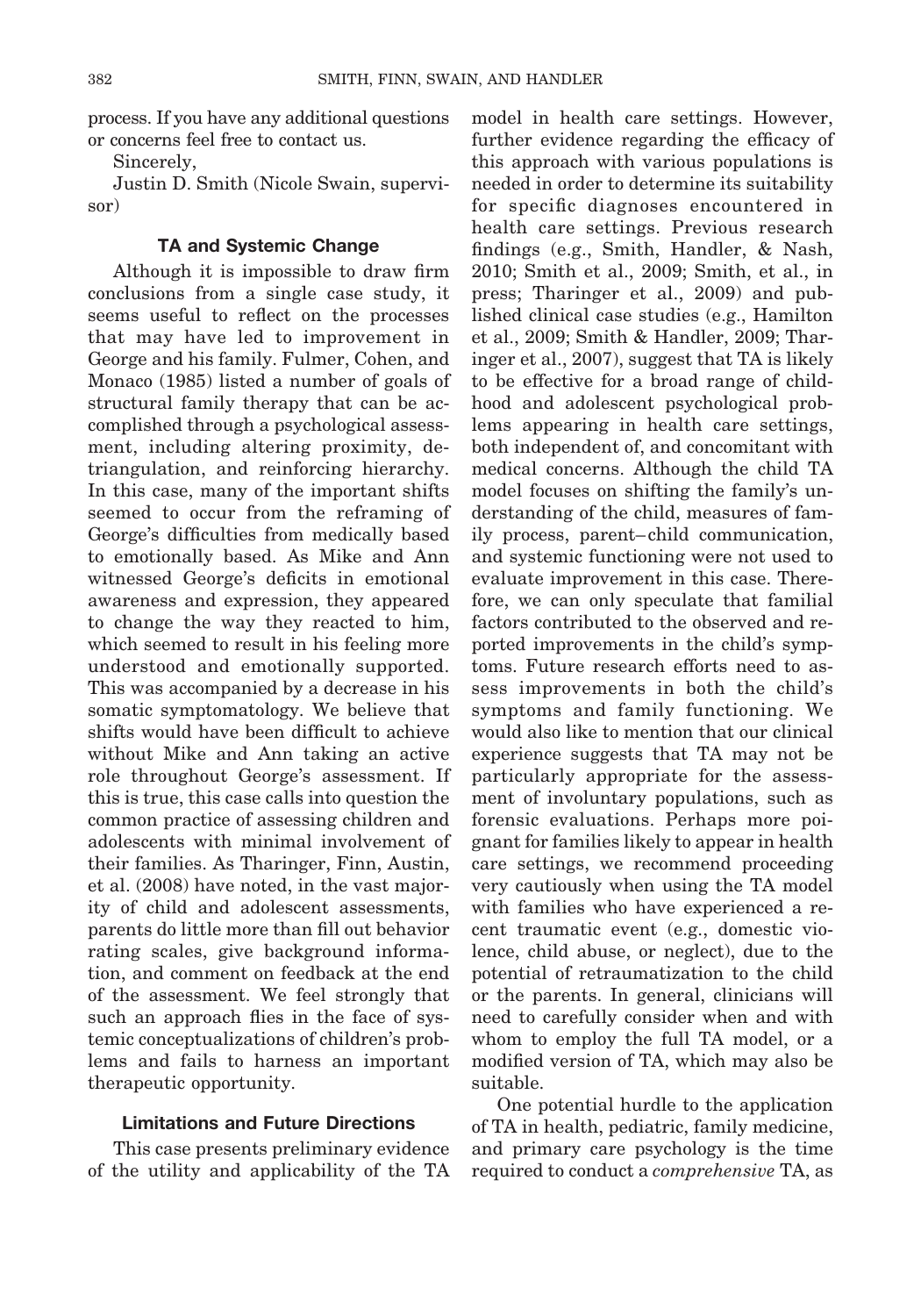was done in this case. Finn (2007) estimated that a comprehensive TA takes about 20% more time than a traditional psychological assessment. Although, the comprehensive TA model may be valuable when a full child/family assessment and intervention seems warranted, and there is ample time (6 –12 hours) to conduct each of the model's components as described. Also, TA may be particularly warranted when other psychological interventions have been tried and have not proved successful. Lastly, since TA has also been found to lead to changes, it may be a desired approach as a brief intervention instead of an assessment and subsequent referral for a separate individual or family treatment.

## **CONCLUSIONS AND CLINICAL IMPLICATIONS**

Psychologists practicing in health care settings are experts on the interface of medical and psychological conditions and they are often called upon to assist medical professionals with thorny and complicated health situations. The case we summarized represents a common referral question encountered by a psychologist in a health care setting, which is to identify possible psychological correlates and points of intervention for a medical issue involving a child and family. We have attempted to illustrate how a relatively new assessment paradigm, TA, can help untangle the web of psychosocial, familial, and intrapsychic issues involved in such referrals, while involving children and parents in a transformative process. George's physical symptoms appear to have been at least in part related to psychological factors, but TA can also be useful in situations in which psychological issues exist alongside a diagnosed medical condition. In both types of referrals, TA works by helping to illuminate children's unvoiced needs and experiences, and then helping parents to understand these needs and respond appropriately. As this case illustrated, when this process works, even a relatively brief intervention can result in

longstanding shifts in the family's approach to, and understanding of, the child. This case also demonstrates how the TA model is able to facilitate collaboration between members of the health care team and psychologists in medical-psychological consultations, such as those in consultation-liaison psychiatry. Dr. M specifically reported that the letter was a useful means of obtaining feedback from psychology. We believe successful cases, such as the one presented here, often result in a strengthening of the working alliance between the health care team and psychologists, and that children's medical care benefits from such collaboration.

Overall, the case presented illustrates the utility and applicability of the TA model in the contemporary role psychology often serves in health care settings. The collaborative and systemic emphases of TA align with the CCM and with pediatric, health, and primary care psychology's current emphasis on the role of familial factors in a child's physical health. The collaborative nature of TA may also engage parents and families who are otherwise not receptive to psychological services or to looking at psychological factors influencing their children's medical conditions. For example, we believe that George's parents were able to make the shifts they did in part because they were allowed to observe and participate in George's assessment. By the time the assessment had ended, Mike and Ann themselves understood some of George's psychological limitations and what he needed from them to overcome such difficulties, with only minor input from the clinician. Again, this illustrates a central feature of the CCM, that when patients understand and are actively engaged in constructing their own case formulations they are more likely to follow through on treatment recommendations. In comparison to the traditional assessment paradigm, TA has been found to lead to longstanding familial changes for a variety of children's psychological problems (e.g., Smith, Handler, & Nash, 2010;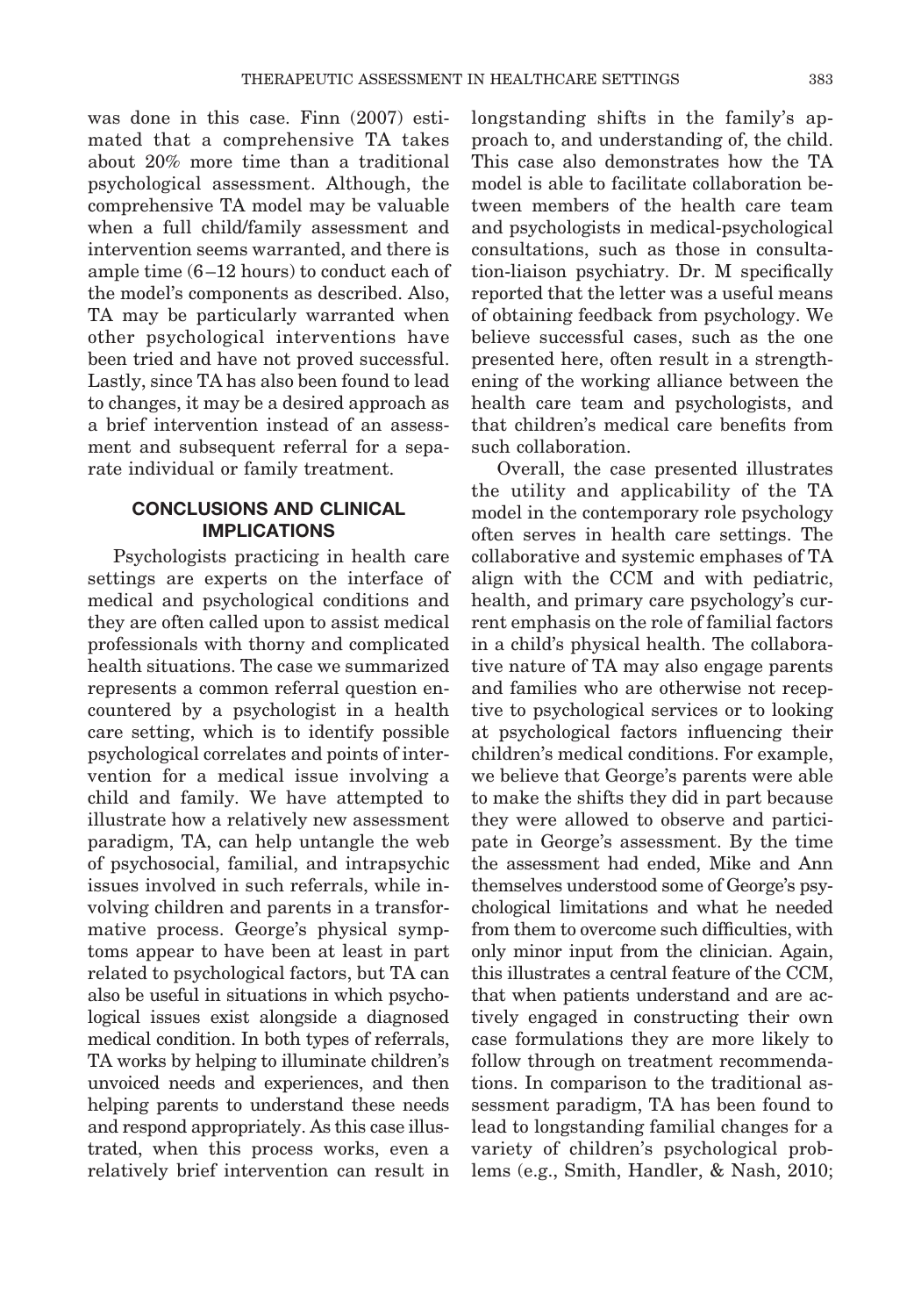Smith et al., 2009; Tharinger et al., 2009). This evidence suggests TA is an intervention in and of itself, not simply a method for gathering information to aid conceptualization and treatment recommendations.

In sum, we believe that child-centered family TA is a useful tool for psychologists practicing in health care settings, and we recommend that training in this method be made available.<sup>vi</sup> We also encourage research on the utility and acceptability of TA with children and families coping with puzzling and complex medical conditions.

#### REFERENCES

- Alderfer, M. A., Fiese, B. H., Gold, J. I., Cutuli, J. J., Holmbeck, G., Goldbeck, L., . . . Patterson, L. (2008). Evidence-based assessment in pediatric psychology: Family measures. *Journal of Pediatric Psychology, 33,* 1046 – 1061.
- Alderfer, M. A., & Kazak, A. E. (2006). Family issues when a child is in treatment for cancer. In R. Brown (Ed.), *Pediatric hematology/ oncology: A biopsychosocial approach.* New York: Oxford University Press.
- Bradfield, J. W. B. (2006). A pathologist's perspective of the somatoform disorders. *Journal of Psychosomatic Research, 60,* 327–330.
- Brannigan, G. G., & Decker, S. L. (2003). *Bender Visual-Motor Gestalt Test,* (2nd ed.). Itasca, IL: Riverside Publishing.
- Bruhn, A. R. (1992). The Early Memories Procedure: A projective test of autobiographical memory, Pt. 1. *Journal of Personality Assessment, 58,* 1–15.
- Buck, J. (1966). *The House-Tree-Person technique* (revised manual). Los Angeles: Western Psychological Services.
- Cohen, L. L., L. A. Greca, A. M., Blount, R. L., Kazak, A. E., Holmbeck, G., & Lemanek, K. L. (2008). Introduction to special issue: Evidence-based assessment in pediatric psychology. *Journal of Pediatric Psychology, 33,* 911–915.
- Connor, D. F., McLaughlin, T. J., Jeffers-Terry, M., O'Brien, W. H., Stille, C. J., Young, L. M., . . . Antonelli, R. C. (2006). Targeted child psychiatric services: A new model of pediatric primary clinician—Child psychiatry collaborative care. *Clinical Pediatrics, 45,* 423–434.
- Dishion, T., & Stormshak, E. A. (2007). *Intervening in children's lives: An ecological, family-centered approach to mental health care.* Washington, DC: American Psychological Association.
- Drotar, D. (2005). Commentary: Involving families in psychological interventions in pediatric psychology: Critical needs and dilemmas. *Journal of Pediatric Psychology, 30,* 689 – 693.
- Engel, G. (1977). The need for a new medical model: A challenge for biomedicine. *Science, 196,* 129 –136.
- Exner, J. E., Jr. (2003). *The Rorschach: A comprehensive system* (4th ed.). New York: Wiley.
- Fiese, B. H. (2005). Introduction to the special issue: Time for family based interventions in pediatric psychology? *Journal of Pediatric Psychology, 20,* 626 – 630.
- Finn, S. E. (2007). *In our client's shoes: Theory and techniques of Therapeutic Assessment.* Mahwah, NJ: Erlbaum.
- Finn, S. E. (2009). *Core values in Therapeutic Assessment.* Retrieved from http://www .therapeuticassessment.com
- Finn, S. E., & Tonsager, M. E. (1997). Information-gathering and therapeutic models of assessment: Complementary paradigms. *Psychological Assessment, 9,* 374 –385.
- Fulmer, R. H., Cohen, S., & Monaco, G. (1985). Using psychological assessment in structural family therapy. *Journal of Learning Disabilities, 18,* 145–150.
- Hamilton, A. M., Fowler, J. L., Hersh, B., Hall, C., Finn, S. E., Tharinger, D. J., . . . Arora, P. (2009). "Why won't my parents help me?": Therapeutic Assessment of a child and her family. *Journal of Personality Assessment, 91,* 108 –120.
- Handler, L. (2006). The use of therapeutic assessment with children and adolescents. In S. R. Smith & L. Handler (Eds.), *The clinical assessment of children and adolescents: A practitioner's handbook* (pp. 53–72). Mahwah, NJ: Erlbaum.
- Hunsley, J., & Baily, J. M. (1999). The clinical utility of the Rorschach: Unfulfilled promises and an uncertain future. *Psychological Assessment, 11,* 266 –277.
- Kazak, A. E. (1997). A contextual family/ systems approach to pediatric psychology: Introduction to the special issue. *Journal of Pediatric Psychology, 22,* 141–148.
- Landreth, G., & Bratton, S. (2006). *Child parent relationship therapy (CPRT): A 10-session filial therapy model.* New York: Routledge.
- McDaniel, S. H. (1995). Collaboration between psychologists and family physicians: Imple-

vi Further information about TA and opportunities for training are listed on the TA website: www.therapeuticassessment.com.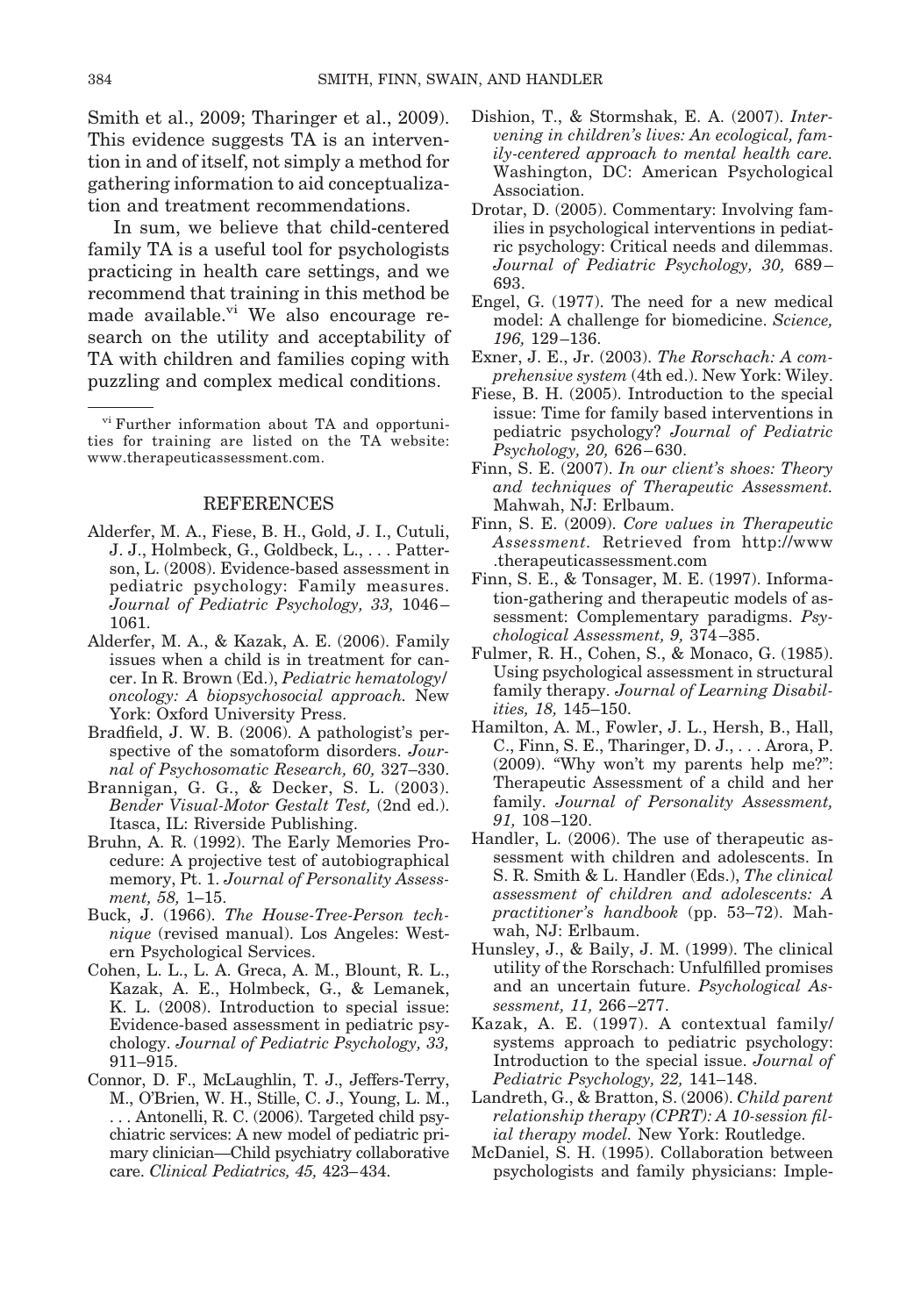menting the biopsychosocial model. *Professional Psychology, 26,* 117–122.

- McDaniel, S. H. (2005). The psychotherapy of genetics. *Family Processes,* 25– 44.
- McDaniel, S. H., & Campbell, T. L. (1996). Training for collaborative family healthcare. *Families, Systems, & Health, 14* 147–150.
- McDaniel, S. H., & LeRoux, P. (2007). An overview of primary care family psychology. *Journal of Clinical Psychology in Medical Settings, 14,* 23–32.
- Michel, D. M. (2002). Psychological assessment as a therapeutic intervention in patients hospitalized with eating disorders. *Professional Psychology: Research and Practice, 33,* 470 – 477.
- Ougrin, D., Ng, A. V., & Low, L. (2008). Therapeutic assessment based on cognitive-analytic therapy for young people presenting with self-harm: Pilot study. *Psychiatric Bulletin, 32,* 423– 426.
- Porcelli, P., & McGrath, R. E. (2007). Introduction to the special issue on personality assessment in medical settings. *Journal of Personality Assessment, 89,* 211–215.
- Reynolds, C. R., & Kamphaus, R. W. (2004). *Behavior assessment system for children,* (2nd ed., BASC-2). Circle Pines, MN: American Guidance Service.
- Roberts, G. E., & Gruber, C. (2005). *Roberts-2 manual.* Los Angeles: Western Psychological Services.
- Roberts, M. C., Mitchell, M. C., & McNeal, R. (2003). The evolving field of pediatric psychology: Critical issues and future challenges. In M. C. Roberts (Ed.), *Handbook of pediatric psychology* (3rd ed., pp. 3–18). New York: The Guilford Press.
- Rolland, J. S., & Walsh, F. (2006). Facilitating family resilience with childhood illness and disability. *Current Opinion in Pediatrics, 18,* 527–538.
- Rosenthal, R., Hiller, J. B., Bornstein, R. F., Berry, D. T. R., & Brunell-Neuleib, S. (2001). Meta-analytic methods, the Rorschach, and the MMPI. *Psychological Assessment, 13,* 449 – 451.
- Rozensky, R. H., Sweet, J. J., & Tovian, S. M. (1997). *Psychological assessment in medical settings.* New York: Plenum Press.
- Skinner, H. A., Steinhauer, P. D., & Santa-Barbara, J. (1995). *Family Assessment Measure Version III.* New York: Multi-Health Systems, Inc.
- Smith, B. L., Boss, A. L., Brabender, V., Evans, B. F., Handler, L., Mihura, J. L., . . . Nichols, D. (2005). The status of the Rorschach in clinical and forensic practice: An official

statement by the board of trustees of the society of personality assessment. *Journal of Personality Assessment, 85,* 219 –237.

- Smith, J. D. (2010). Therapeutic Assessment with children and families: Current evidence and future directions. *Report on Behavioral and Emotional Disorders in Youth, 10,* 39 – 43.
- Smith, J. D., & Handler, L. (2009). "Why do I get in trouble so much?" A family Therapeutic Assessment case study. *Journal of Personality Assessment, 31,* 197–210.
- Smith, J. D., Handler, L., & Nash, M. R. (2010). Therapeutic Assessment for preadolescent boys with oppositional-defiant disorder: A replicated single-case time-series design. *Psychological Assessment, 22,* 593– 602.
- Smith, J. D., Nicholas, C. R. N., Handler, L., & Nash, M. R. (in press). Examining the clinical effectiveness of a family intervention session in Therapeutic Assessment: A single-case experiment. *Journal of Personality Assessment.*
- Smith, J. D., Wolf, N. J., Handler, L., & Nash, M. R. (2009). Testing the effectiveness of family Therapeutic Assessment: A case study using a time-series design. *Journal of Personality Assessment, 91,* 518 –536.
- Sultan, S. (2010). Special Section: Rorschach and health psychology: Translational research experiences in health psychology with the Rorschach *Rorschachiana, 31,* 113–116.
- Sweet, J. J., Tovian, S. M., & Suchy, Y. (2003). Psychological assessment in medical settings. In J. R. Graham & J. A. Naglieri (Eds.), *Handbook of psychology: Assessment psychology,* (Vol. 10, pp. 291–315). Hoboken, NJ: Wiley & Sons, Inc.
- Tharinger, D. J., Finn, S. E., Austin, C. A., Gentry, L. B., Bailey, K. E., Parton, V. T., . . . Fisher, M. E. (2008). Family sessions in psychological assessment with children: Goals, techniques, and clinical utility. *Journal of Personality Assessment, 90,* 547–558.
- Tharinger, D. J., Finn, S. E., Gentry, L., Hamilton, A. M., Fowler, J. L., Matson, M., . . . Walkowiak, J. (2009). Therapeutic Assessment with children: A pilot study of treatment acceptability and outcome. *Journal of Personality Assessment, 91,* 238 –244.
- Tharinger, D. J., Finn, S. E., Hersh, B., Wilkinson, A. D., Christopher, G., & Tran, A. (2008). Assessment feedback with parents and preadolescent children: A collaborative approach. *Professional Psychology: Research and Practice, 39,* 600 – 609.
- Tharinger, D. J., Finn, S. E., Wilkinson, A. D., DeHay, T., Parton, V. T., Bailey, K. E., . . . Tran, A. (2008). Providing psychological as-